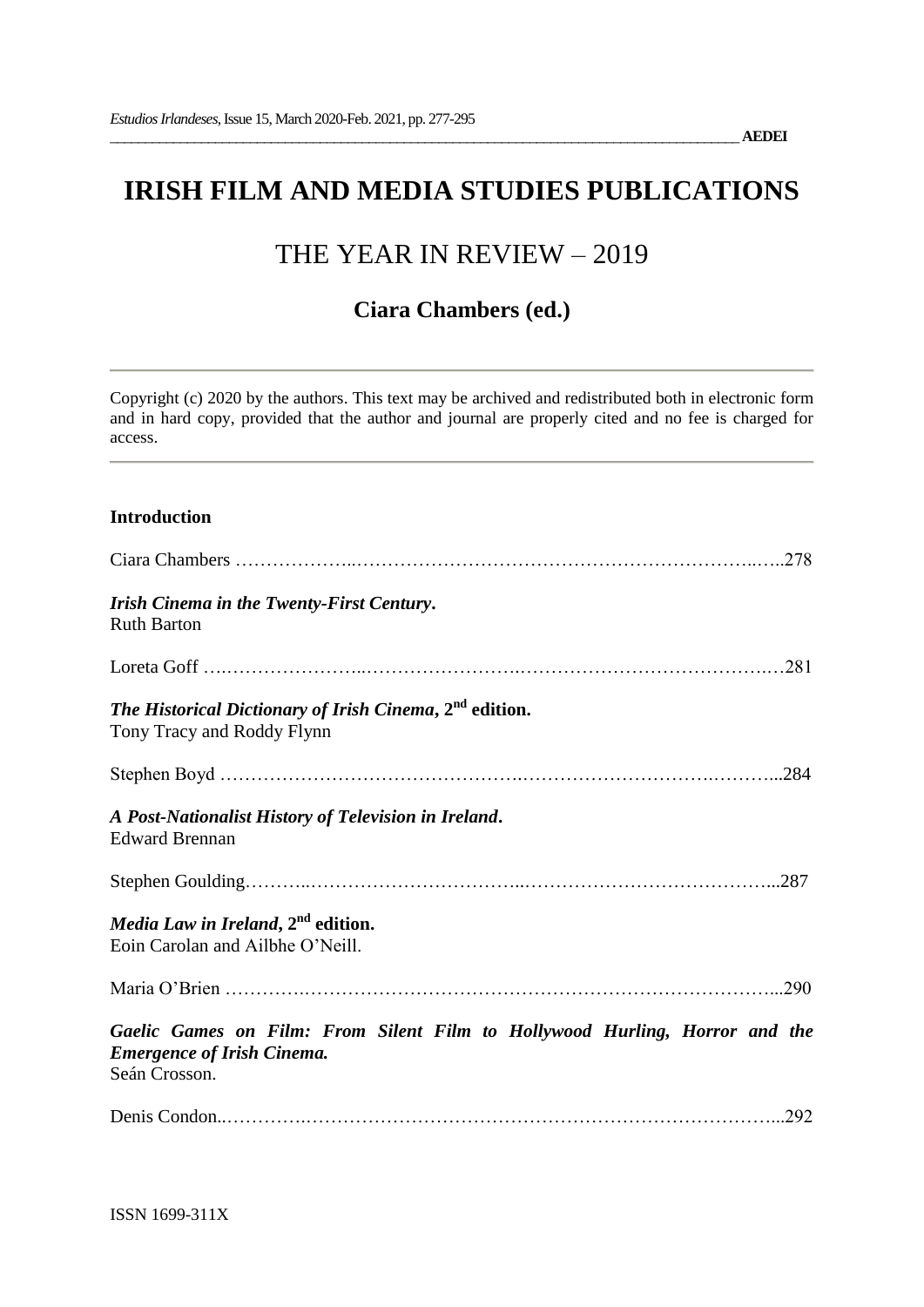#### Ciara Chambers

This has been a big year for important books on Irish film with the publication of Ruth Barton's *Irish Cinema in the Twenty-First Century* (Manchester University Press), Seán Crosson's *Gaelic Games on Film* (Cork University Press) and the revised second edition of the *Historical Dictionary of Irish Cinema* (Roddy Flynn and Tony Tracy, Rowman & Littlefield). The ubiquity of Saoirse Ronan is evidenced in the covers of two of these volumes, both featuring her performance in *Brooklyn* (John Crowley, 2015) with a reminder that Irish film occupies a significant space in the contemporary international cinematic arena.

In her much-welcomed exploration of the contemporary Irish cinematic landscape Ruth Barton takes up where her seminal 2004 study *Irish National Cinema* left off. In her review of the book, Loretta Goff raises the very notion of what it means to be "Irish" in a globalised arena, outlining how Barton grapples with this question in *Irish Cinema in the Twenty-First Century*. The monograph builds on Barton's previous study by exploring the rapid technological, representational and sociological changes to the Irish film industry in the last fifteen years. Barton's expansive work taps into the thematic complexity of Ireland onscreen and off to touch on politics, identity, ethnicity, gender, genre, aesthetics and landscape. The richness of her study makes the case for the importance of nurturing a local film industry to represent the many intricate stories associated with the island, north and south, and of scrutinising these representations as Ireland reconsiders its position within Europe and the rest of the world. The coming years will no doubt yield many opportunities and challenges to consider in depicting post-Brexit Ireland, with a functioning Assembly in the North and a reconstituted government in the South. As Goff notes, it is a challenge to "locate a distinctive Irish cinema in an era of co-productions that often defy local or national classifications" and Barton usefully explores the conditions and outputs associated with a range of funding modules. It is also helpful that her study of feature productions (considering narrative, documentary and animation) is punctuated by analyses of seven short films, chosen to echo the thematic structure of each chapter of the book. This highlights the importance of the short film not just as a "stepping stone" for nascent directors, but as a significant art form worthy of study in and of itself.

Denis Condon considers how Seán Crosson's *Gaelic Games on Film* explores the relationship between Gaelic games and cinema from the early 1900s through to the twentyfirst century. Condon contextualises various modes of screen depiction highlighting the differences between film and video formats and outlining how Crosson demonstrates "that television coverage has adopted cinematic modes of representation" in its depiction of Gaelic sports. Crosson's substantial work draws on a range of archival material to consider the representation of Gaelic football, hurling and camogie in newsreels, documentaries and feature films produced both locally and internationally. Crosson notes that "Gaelic games have provided on occasion a shorthand for regressive stereotypes associated with Irish people, including their alleged propensity for violence. For indigenous producers, on the other hand, Gaelic games provided distinctive Irish cultural practices and as such were employed to promote and affirm the Irish nation, particularly as an indigenous film culture began to develop in the aftermath of the Second World War" (15). By exploring these competing depictions, this study transcends the world of world of sport to consider issues such as national identity, and the role that cultural representations play in cementing community and both endorsing and challenging stereotypes.

Stephen Boyd delves into the second edition of *The Historical Dictionary of Irish Cinema* by Roddy Flynn and Tony Tracy. Noting an impressive additional 264 pages, almost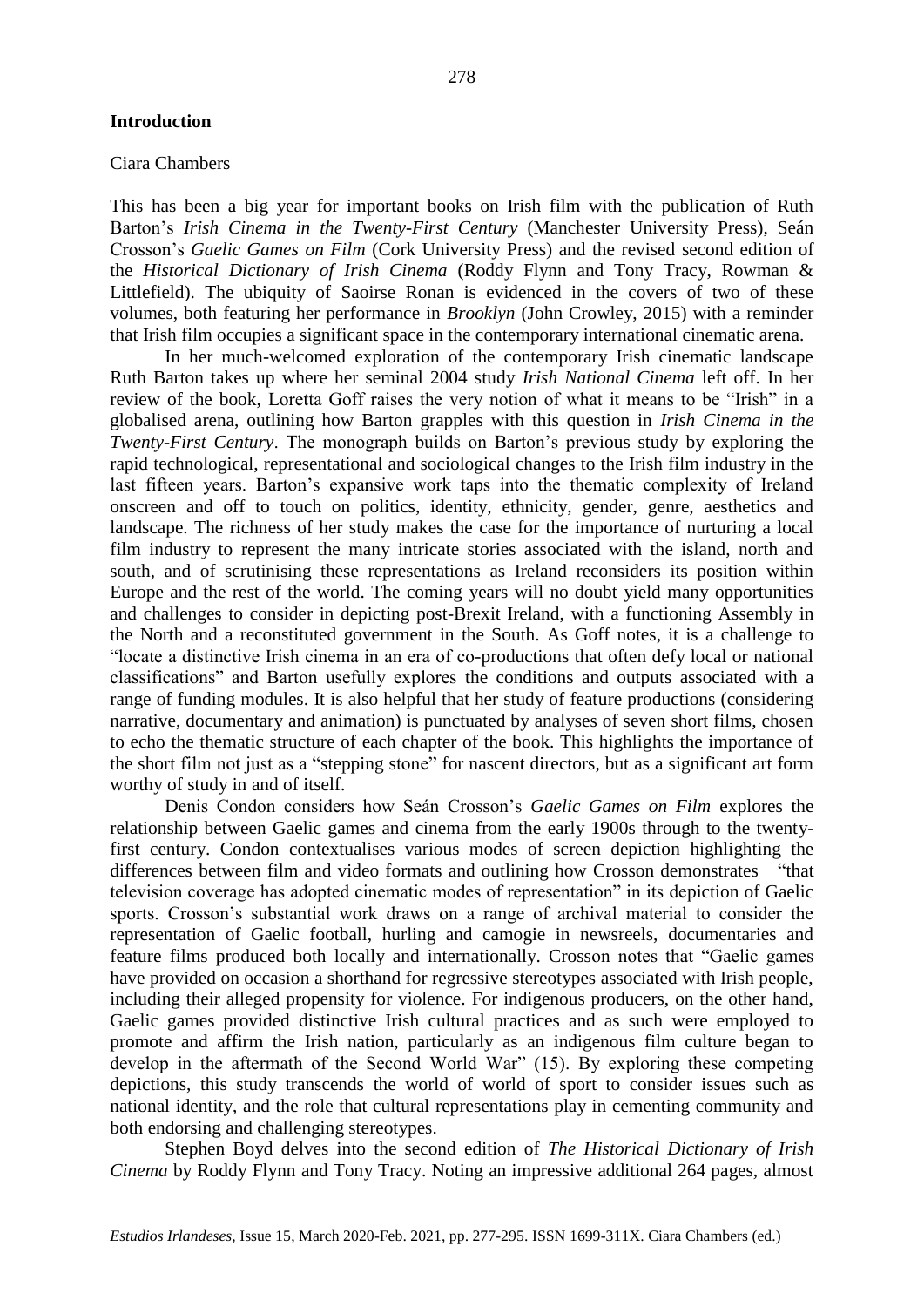doubling the original incarnation of the book in 2007, Boyd outlines how this updated version "provides the reader with a wider range of entries and references than its previous incarnation whilst also updating existing entries". The tome offers the reader what internet databases cannot: the academic knowledge and critical contexts that are invaluable when approaching the complexity of the history and development of Irish film. Indeed, the authors usefully define their application of the concept of Irish cinema when compiling entries considering both form and production contexts in doing so. The volume considers not just the films which might constitute a national cinema but the cast, crew, policies, funding initiatives and financial circumstances that shape the filmmaking landscape. It will no doubt become core reading for all current and future scholars in the field.

In addition, Irish television also features in this year's publications. Stephen Goulding explores Edward Brennan's challenge to the institutional histories of Irish broadcasting in *A Postnational History of Television in Ireland* (Palgrave)*.* Combining personal interviews and newspaper analysis, Brennan's narrative overturns the "orthodox history" of the impact of television on the Irish psyche, suggesting that incidents capitalised upon in the press did not necessarily impact on viewers in the ways recorded by traditional histories that did not engage with audience research. Brennan also asserts that previous histories have been too local in focus and too broadcaster-centric, missing the transnational impact of the development of television, particularly in an Ireland with ongoing engagement with British and American representations. As Goulding argues, Brennan's "findings point toward the need for further research in this area and the necessity to capitalise on what is a diminishing academic resource: the memories and recollections of the medium's early enthusiasts and interactants".

Maria O'Brien welcomes the second edition of *Media Law in Ireland* (Bloomsbury), which concentrates on broadcast media and excludes issues pertaining to new media due to the speed of change in this area. O'Brien contextualises the importance of media law issues in the cultural sphere by referring to just some of the recent areas of debate such as "blasphemy, the funding of public service media, and regulation of political advertising". As O'Brien outlines, the book grapples with some of the fundamental values of expression in any democratic society: "the balancing act between the protection of free speech, the freedom of the press, and the role of the state towards the operation of the media". O'Brien raises the important question of political advertising in relation to the ban implemented on broadcasting by the 2009 Broadcasting Act, a ban which does not extend to print or the internet. Twitter has announced that they will not accept political advertising in an act of self-censorship that has long been associated with mass entertainment media (even going back to cinema newsreels). This study helpfully positions entertainment practices within the legal contexts that shape production and reception.

It is also worth mentioning *Reporting the Troubles* (Blackstaff Press), compiled by Deric Henderson and Ivan Little with a foreword by Senator George Mitchell, US Special Envoy for Northern Ireland (1995-2001). Published at the end of 2018, the edited collection gathers the stories of local and international journalists who reported on the Troubles for a range of newspapers and broadcasters. Just some of the sixty-six contributors are Kate Adie, Wendy Austin, Martin Bell, Anne Cadwallader, Paul Clark, David Davin-Power, Robert Fisk, Tommie Gorman, Eamon Holmes, Gloria Hunniford, Jane Loughrey, Eamonn Mallie, Susan McKay, Bill Neely, Miriam O'Callaghan, Martina Purdy, Gail Walker and Nicholas Witchell.

In many ways, the book is a compendium of horrors, charting the litany of atrocities that were reported around the world. Many of these were significant news stories that will still resonate with readers today: Bloody Sunday, Bloody Friday, the Enniskillen, Shankill and Omagh bombings, the shootings in Loughanisland and Greysteel. The list goes on and on and we are also reminded that there are many more incidents that go unremembered. In recounting his coverage of the death of Daniel Carville, father of five, shot while shielding his young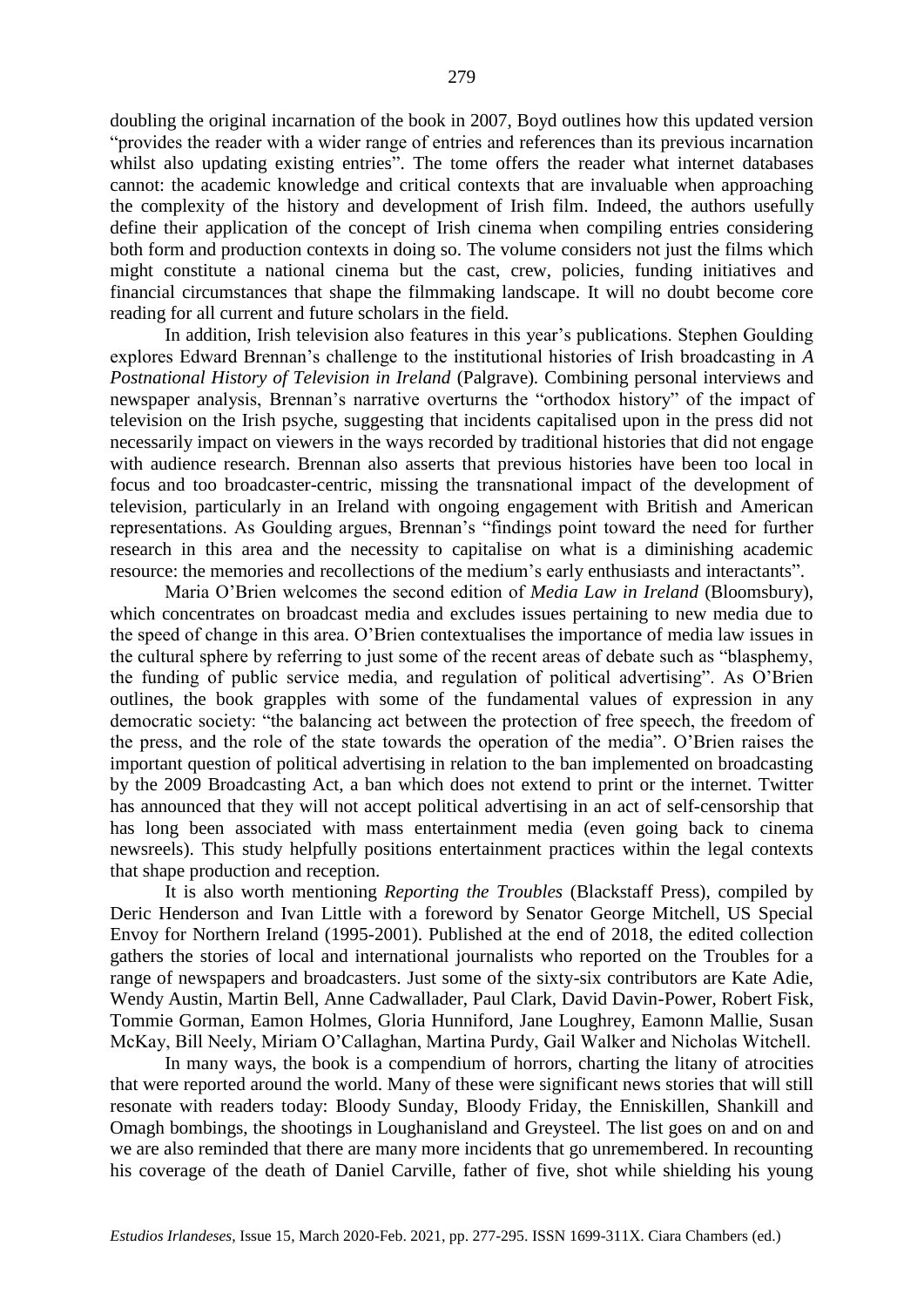son, Denis Murray reminds that "one of the greatest tragedies of the Troubles was all those forgotten deaths, so many of them" (59). Susan McKay recounts her own relationship with her children as she leaves them to go to report on the conflict: "they'd cling to my legs at the front door as I went out to work. I'd prise their little hands off, tell them I'd be back soon and kiss them goodbye. I'd feel torn" (173). She goes on to recount her reporting of the sectarian murder of another child, sixteen-year old James Morgan, beaten to death, set on fire and dumped in a pit. McKay recalls the chilling words of the boy's father: "I only hope the first hammer blow killed him" (174). The Orangeman convicted of the killing was not expelled from the order and was released eighteen months into his prison sentence under the terms of the Good Friday Agreement. These accounts raise the spectre of other youths: the children killed and maimed in shootings or bomb blasts; the children who witnessed the deaths of their parents; the children who died by suicide after punishment beatings; the children who lived on with loss and grief and life-changing injuries.

Deeply moving, it is a book that incites rage at all that was endured and reminds the reader of the various repugnant versions of inhumanity that proliferated amongst the paramilitaries, the politicians and the public throughout the conflict and beyond. It is a book that is deeply evocative and at times surprisingly honest as various reporters record their most vivid recollections of covering events in Northern Ireland. It also raises the darker side of media coverage: some accounts are self-congratulatory; others recount excitement and adrenalin in covering horrific incidents; some defend the necessity of disturbing grieving families so their stories may be shared. Many consider their own humanity in this process and there are some writers who were driven to leave the profession because of the horrors they observed. There are other journalistic discussions about ethics and integrity, propaganda, censorship and collusion but the dominant message of this book is a reminder, eloquently outlined by Gail Walker, of "the lives that were stopped. The lives of loved ones suspended in grief. The hearts that cry out yet for some form of justice. The hope of closure" (220).

There are moments of course, that are intended to be uplifting, to break the resounding death rattle: the signing of the Good Friday agreement, the "touch of magic as Hume and Trimble collect their Nobel Peace Prize" (190), the grotesquerie of the "Chuckle brothers". But it is the horror that remains, long after reading. This is an important book and one that will have relevance not only to journalists and media scholars, but to anyone interested in hearing what it was like, on both sides of the camera, for those who watched from near and far and especially for those lucky to have survived but unfortunate enough to have lived through some or all of the Troubles. It is a book of abject suffering and unspeakable loss and should be treated with care by its reader.

### **Works Cited**

Henderson, Deric and Ivan Little, eds. *Reporting the Troubles*. Belfast: Blackstaff Press, 2018.

**Ciara Chambers** is Head of the Department of Film and Screen Media, University College Cork, a member of the Council of the International Association of Media and History, author of *Ireland in the Newsreels* (Irish Academic Press, 2012), co-editor of *Researching Newsreels: Local, National and Transnational Case Studies* (Palgrave, 2018), screenwriter and associate producer of the six-part television series *Éire na Nuachtscannán* (TG4 [www.irelandinthenewsreels.com\)](http://www.irelandinthenewsreels.com/).

ciara.chambers@ucc.ie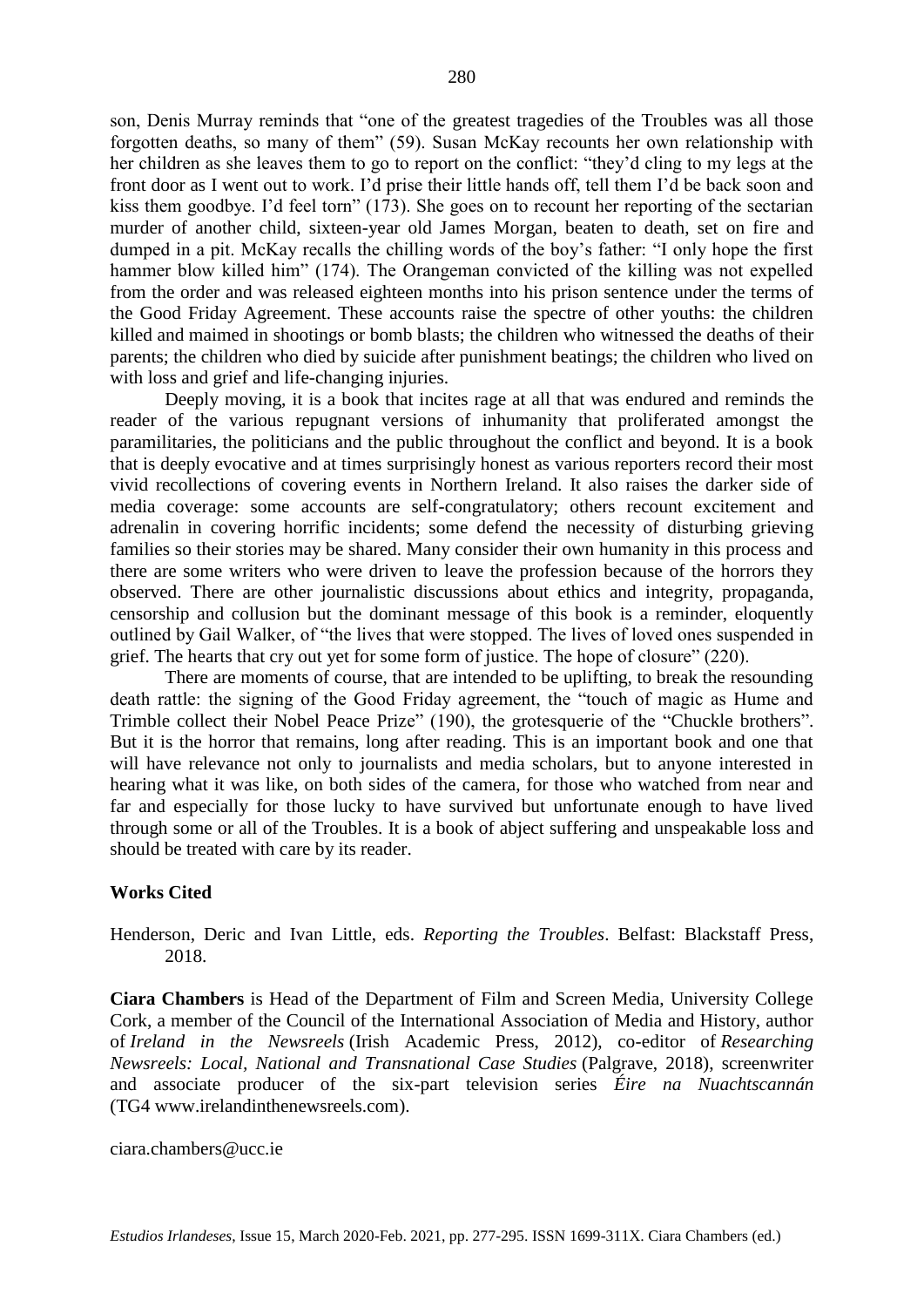*Irish Cinema in the Twenty-First Century*. Ruth Barton Manchester: Manchester University Press, 2019. 248 pp. ISBN: 9781526124449

**Reviewer:** Loretta Goff (University College Cork, Ireland)

The last few decades have seen Ireland undergo significant change, with the economic rise and downfall of the Celtic Tiger period, shifting tides of emigration and immigration, and resultant socio-political transformations. As a result of Ireland's rapid globalisation during this period, persistent questioning of what it means to be "Irish" has entered public debate in recent years. The same question can be applied to the nation's cinema, and is one that Ruth Barton grapples with in *Irish Cinema in the Twenty-First Century*, updating her previous monograph on the topic, *Irish National Cinema* (2004) to reflect the changes in both Irish society and the Irish film industry since that publication. Barton's focus in *Irish Cinema in the Twenty-First Century* thus expands to include the emergent success of Irish horror, animation and short film, as well as to highlight the underrepresented role of women across the Irish film industry.

Structurally, Barton gives weight to the previously less-discussed areas of Irish cinema in her monograph. After providing context with an overview of the production (including funding, audiences, politics and classification) of Irish film in Chapter 1, Barton gives precedence to animation (Chapter 2), horror (Chapter 3), and documentary (Chapter 4), before moving on to revisit and elaborate on the areas of history and trauma (Chapter 5), posttroubles Northern Ireland (Chapter 6), rural Ireland (Chapter 7) and the city (Chapter 8). Uniquely, and importantly, she intersperses these chapters with brief analyses of seven short films. Short film production proliferates in Ireland and plays an important role for Irish filmmakers, particularly for those getting a start in the industry as these films often act as an entry point for funding. However, despite this and the international success of many of these films, with several receiving Academy Award nominations (including *Late Afternoon* [2017] and *Detainment* [2018] most recently), academic analysis in this area remains limited (though the site *Gearr Scannain*, an offshoot of Irish film site *Scannain*, does offer an online platform for short films). While a chapter is not dedicated to short films here, they are brought to prominence through these dedicated spaces between chapters wherein Barton's analysis of them functions as a thread to weave the sections together. In this way, increased attention is drawn to the shorts and the reader is able to reflect on how they fit within the broader themes of the work as a whole.

Also woven throughout *Irish Cinema in the Twenty-First Century*, rather than given chapters of their own are the roles of gender, ethnicity and other aspects of identity in Irish film. As Barton notes in the introduction, "questions of Irish identity/identities, whether gendered, racial, ethnic, class determined, place-specific or informed by sexual orientation, remain at the heart of most analyses of Irish film" (8). The identity of Irish film itself is explored here in much the same way an individual or national identity might be. Barton discusses the national cinema in the context of globalisation and transnationalism, attempting to locate a distinctive Irish cinema in an era of co-productions that often defy local or national classifications. Indeed, this is reflected in the films themselves. Barton argues that "within the Ireland that contemporary cinema evokes, place is increasingly contingent. Who may make their own place in the national space or how they can do so is a fraught dynamic that calls into play factors of class, gender and race" (13) and that "Irish cinema is above all engaged with identity politics" (18). Therefore, various categories of identity are returned to and elaborated on throughout the book.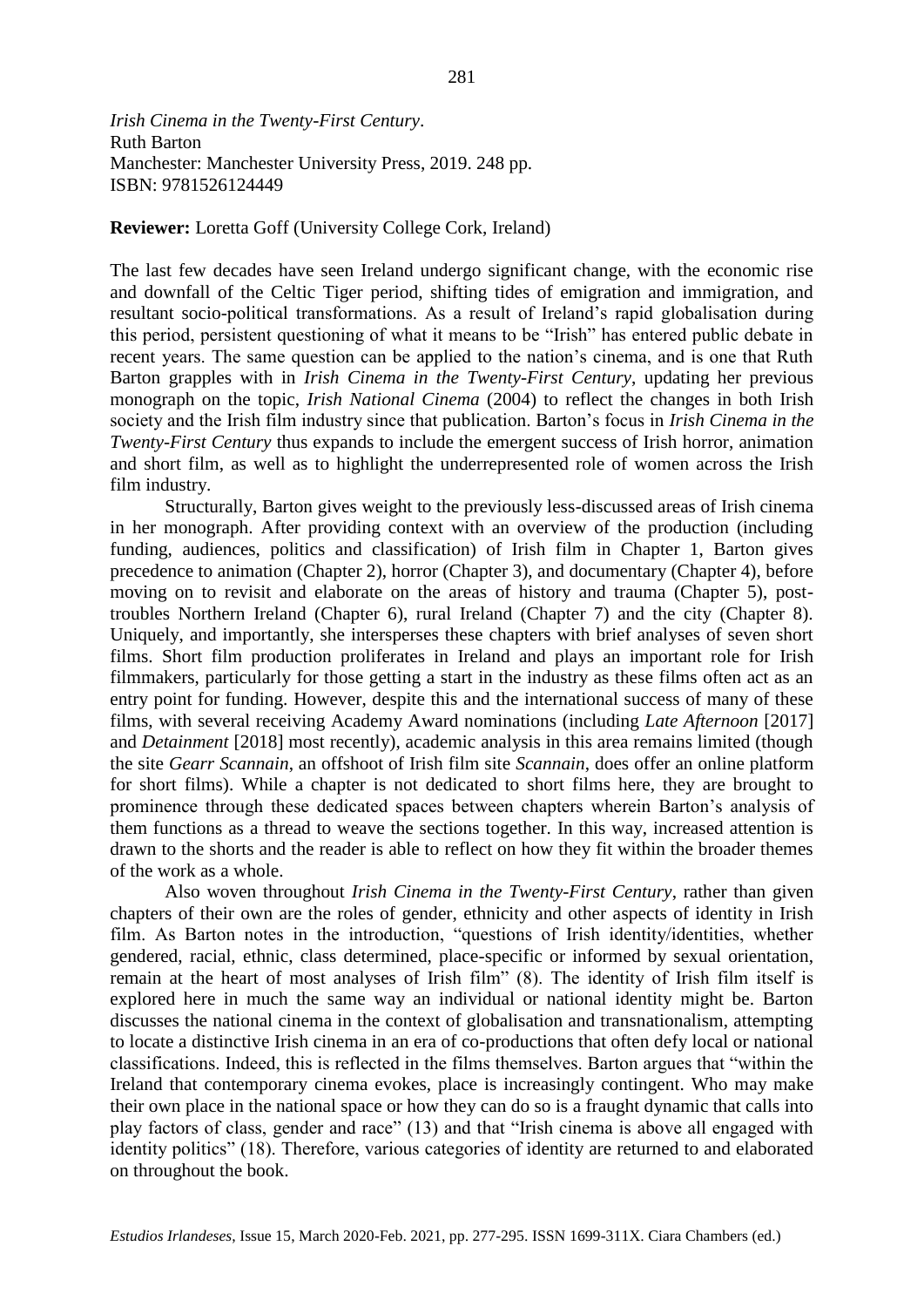Barton particularly notes that it is her "intention to foreground representations of women in contemporary Irish filmmaking throughout this book" (20) – something she noticeably achieves. In *Acting Irish in Hollywood* (2006), Barton commented that "since the revitalization of the Film Board in the early 1990s, Irish cinema has overwhelmingly favoured narratives dedicated to issues of masculinity" (224), and that the lead female roles in many Irish productions were "occupied by imported actors, thus denying rising indigenous performers the opportunity to play on the international circuit" (225). She picks up on this in *Irish Cinema in the Twenty-First Century*, noting that the recent international success stories of Saoirse Ronan and Ruth Negga "suggest a much greater population of female stars than actually exists" (35). Importantly, Barton brings her focus on gender imbalance to roles behind the camera in the Irish film industry as well. In Chapter 1, she discusses the low percentage of female writers and directors applying for and receiving funding for projects (and acknowledges that these numbers are even worse for ethnic minorities). It is notable that the *Irish Film Board* (now *Screen Ireland*) launched a plan to promote gender diversity in the industry through its funding schemes in 2015, and have since seen a rise in funded projects with women directing (from 20% in 2017 to 36% in 2018) and writing (from 20% in 2017 to 45% in 2018) ("Gender Statistics"). Barton plays close attention to the role these women play in shaping the construction of Irish films throughout the book, alongside interrogations of the representation of women in the nation's cinema.

After outlining the production context of, and setting the scene for, Irish film in Chapter 1, Barton goes on to examine one of the big successes of the Irish film industry in the twenty-first century in her second chapter, "Animating Ireland". This chapter begins by situating animation within the national cinema, noting its ability to "question otherwise fixed identities, reimage space and destabilise linearity", thus functioning in interesting ways that can "destabilise or question paradigms" (43). Barton then breaks down Ireland's animation output into categories of those produced for global television (financially successful) and those concerned with Irish themes and creating a distinctly Irish animation tradition, which draw attention and esteem to Ireland's animation industry, but often make a loss despite critical success. The latter category is Barton's focus in this chapter after sie addresses the history of Irish animation and the country's two leading animation companies – Brown Bag Films and Cartoon Saloon. Using *The Secret of Kells* (2009) and *The Song of the Sea* (2014), both produced by Cartoon Saloon and nominated for Academy Awards, Barton considers the invention of a national style of animation that is visually distinct in its 2D, hand-drawn artistry, and that incorporates Irish history and mythology in the modern era.

Chapters 3 and 4 then focus on two additional areas of the Irish film industry that have proven particularly successful in the last few decades, but which have been underrepresented in academic discussion – horror and (creative) documentary. Barton locates the origins of Irish horror with the establishment of Roger Corman's production studio, Concorde Anois Teo, which produced low budget horror and exploitation films in Connemara. Though these films largely contained no Irish themes, Barton notes that most Irish horror films can be positioned as both distinctly Irish and globally recognisable (appealing to larger horror audiences). Indeed, space, place, and the tensions and border-crossings of the local and global – familiar and other – are central to the analysis in this chapter. Drawing on the work of other scholars of Irish horror, such as Emma Radley, who first noted the genre's disruptive potential and links to the changing Ireland of the Celtic Tiger era, Barton aptly explores key themes in Irish horror as representative of cultural fears and traumas: colonisation, late and rapid globalisation and modernisation, race, religion, and the environment. Similar themes are explored in the chapter on documentary film, with a particular focus on "geographically and socially marginalised identities" (92) as well as creative practices in the industry. Not only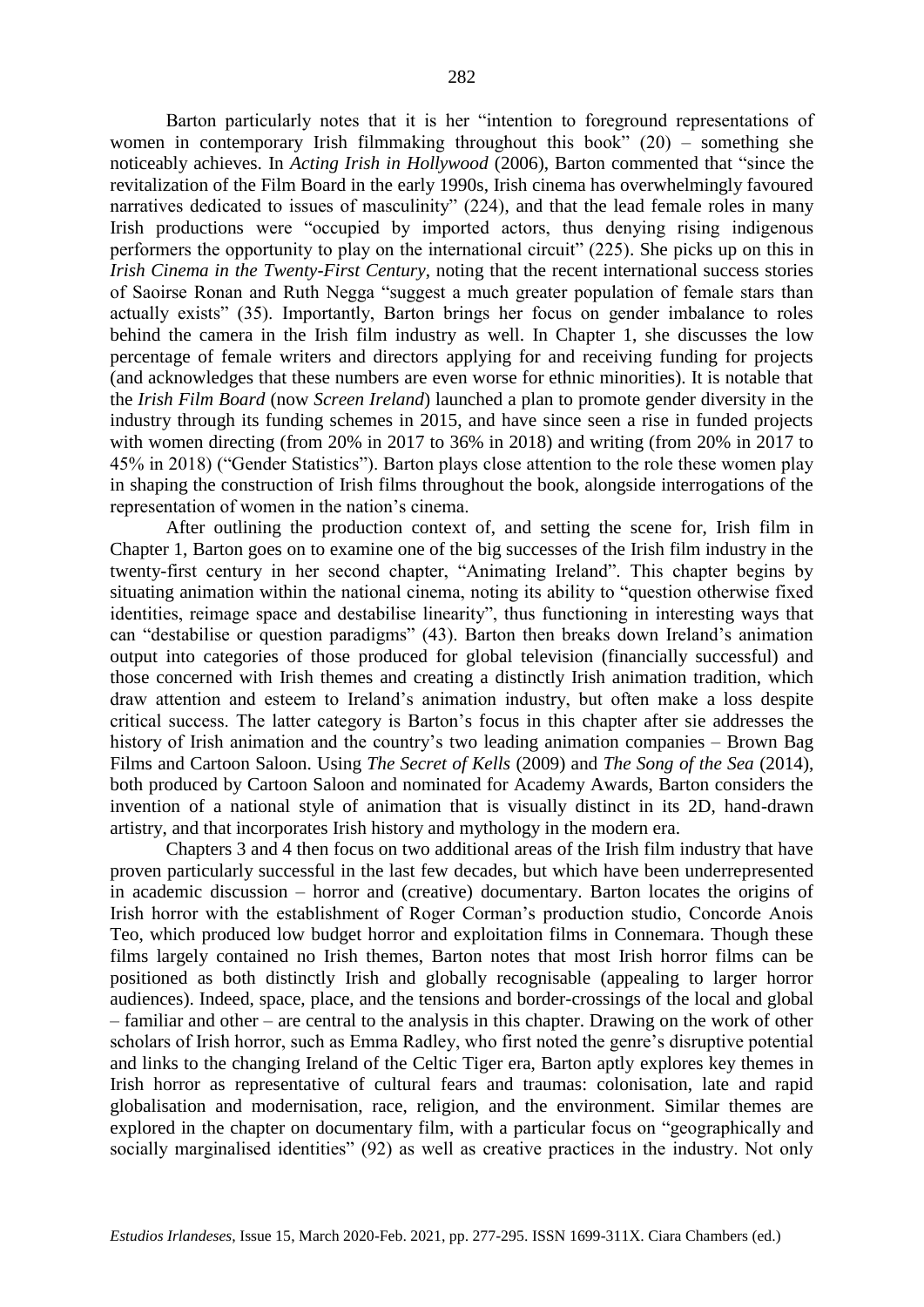does Barton reflect on the social issues addressed in these films, but the style in which this is done, paying particular attention to the artistic documentaries of Irish auteur Pat Collins.

Following these chapters, Barton enters more well-trodden areas of Irish cinema in Chapters 5-8, which cover history and trauma, Northern Ireland, rural Ireland, and the Irish city on screen. However, she identifies new trends and themes within these areas, including LGBTQ+ cinema, and the shifting portrayals of space and gender in the contemporary period. Important new films are incorporated into Barton's analysis here, including *Brooklyn* (John Crowley, 2015), pictured on the cover of the book, which is examined as a reworking of the heritage film, and *A Date for Mad Mary* (Darren Thornton, 2016) and *Handsome Devil* (John Butler, 2016) as exemplary of new directions in Irish queer cinema. These recent films are not considered in isolation, but in terms of how they are situated within or respond to longstanding trends in Irish cinema, and/or Irish cultural expression and representation more broadly. Through this, Barton clearly demonstrates the various directions that Irish cinema has taken in the twenty-first century thus far, beyond its emergent success stories of animation and horror, and proffers an understanding of how and why constructions of the nation on screen have developed.

*Irish Cinema in the Twenty-First Century* is a valuable contribution to the area of Irish film studies that marks the changing shape of Ireland's film industry and national cinema during and after the Celtic Tiger. Addressing the nation, and the local, within the frameworks of globalisation and transnationalism, Barton deftly scrutinises the tensions and struggles of identification – individual, spatial, and national – evident in Ireland's films, and in the industry itself. The book offers both a broad overview of key contexts, themes, and genres in Irish film, but also detailed close analyses of exemplary filmmakers and significant films that give shape to what can be considered Ireland's national cinema. An accessible read, and very reasonably priced in paperback and e-book formats, this book will not only prove extremely useful to students, researchers and lecturers in Irish studies or film studies, but will also interest general readers who want to learn more about these areas.

## **Works Cited**

- Barton, Ruth. *Acting Irish in Hollywood: From Fitzgerald to Farrell*. Dublin: Irish Academic Press, 2006.
	- ———. *Irish National Cinema*. London: Routledge, 2004.
- "Gender Statistics". *Screen Ireland*. 6 January 2019. [www.screenireland.ie/about/research](http://www.screenireland.ie/about/research-data)[data.](http://www.screenireland.ie/about/research-data)

Radley, Emma. "Violent Transpositions: The Disturbing 'Appearance' of the Irish Horror

Film". *Viewpoints: Theoretical Perspectives on Irish Visual Texts*. Eds. Claire Bracken and Emma Radley. Cork: Cork UP, 2013. 109-123.

**Loretta Goff** recently completed her PhD in Film and Screen Media at University College Cork, where she also teaches. She has published articles in *Alphaville: Journal of Film and Screen Media, Persona Studies*, and *MELUS: Multi-Ethnic Literature of the United States*.

loretta.goff@ucc.ie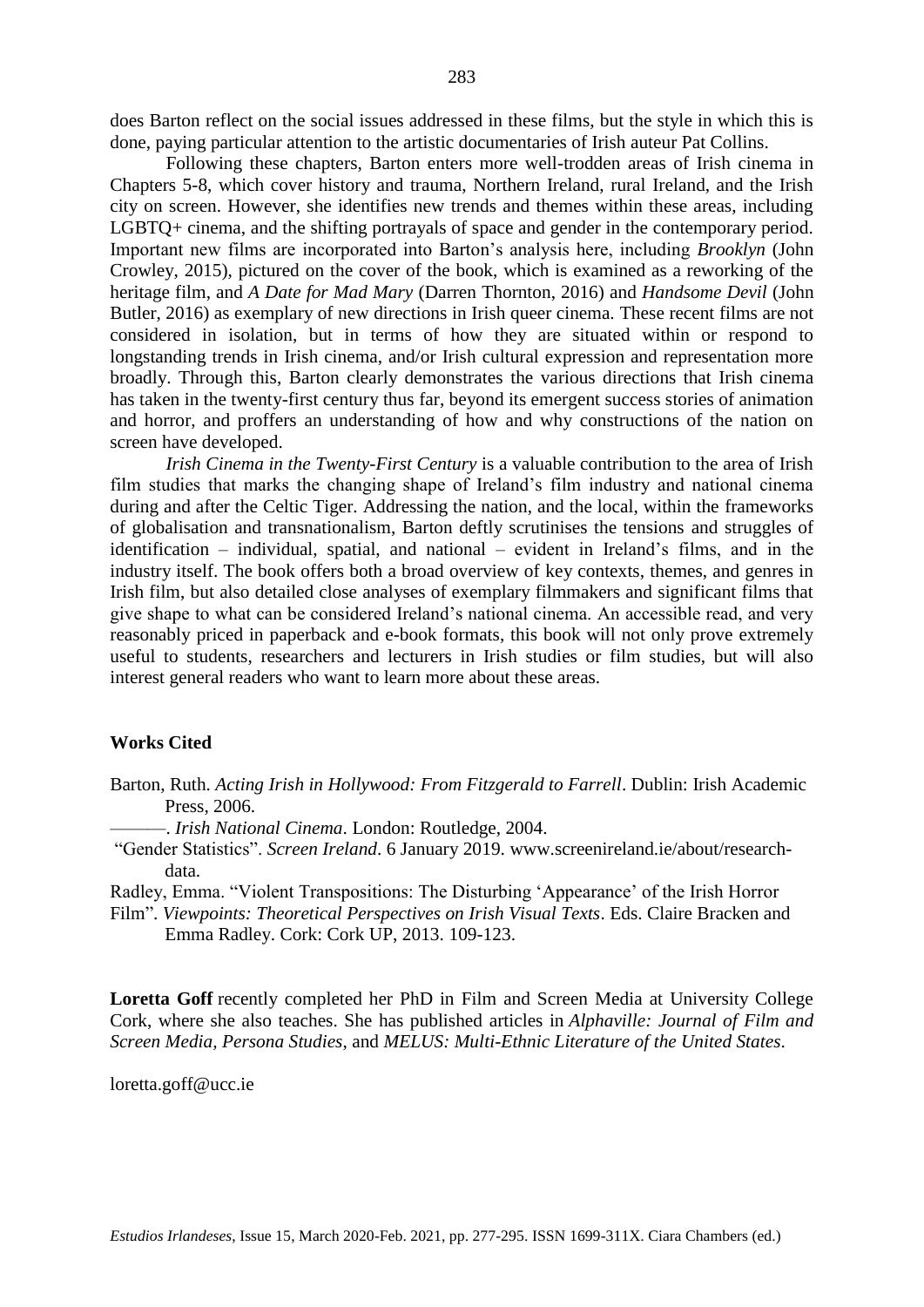*The Historical Dictionary of Irish Cinema*, 2<sup>nd</sup> edition. Tony Tracy and Roddy Flynn New York: Rowman and Littlefield, 2019. 656 pp. ISBN: 9781538119570

**Reviewer:** Stephen Boyd (Institute of Art, Design and Technology, Dun Laoghaire)

The first edition of this book was published in 2007 by Scarecrow and written by Roddy Flynn and Patrick Brereton. Whilst the original edition was 393 pages long, this second edition is 657 pages long which reflects the significant amount of additional material in the text. *The Historical Dictionary of Irish Cinema* (THDIC) is now published as part of Rowman and Littlefield's fascinatingly eclectic "Historical Dictionaries of Literature and Arts" series of reference texts. Tony Tracy and Roddy Flynn's tome provides the reader with a wider range of entries and references than its previous incarnation whilst also updating existing entries. As the authors note in their preface, "this second edition … is effectively a new book. It is twice as long, and virtually all of the original entries have been substantially revised or rewritten" (xi). The authors argue for the relevance of the work in the age of the Internet Movie Database and Wikipedia by stating their belief that their dictionary can compile academic knowledge "between two covers in a way databases cannot" (xi).

In their introductory remarks the authors discuss the self-imposed limits they placed on the work regarding what the notion of an "Irish Cinema" actually means within the confines of this dictionary. Tracy and Flynn argue that their choices are "influenced by a common sense definition of a film text: live action, structured by narrative, feature length and intended for big screen exhibition" (ibid). They do not necessarily stick to these definitions; their "common sense" definition therefore still includes entries on some documentary films and documentarians. They also include entries on long discussed American and British productions which often have more substantial entries than some twenty-first-century Irish films. This tendency has become a fixture of the study of Irish cinema from Rockett, Gibbons and Hill's seminal *Cinema and Ireland* (1987), to McLoone's excellent *Irish Film: The Emergence of a Contemporary Cinema* (2000) and Lance Pettit's *Screening Ireland* (2000). The reason for this relates to a relative absence of production in Ireland until the 1970s and 1980s and the consequences of this are eloquently described by Ruth Barton in the essential *Irish National Cinema*: "if we are to talk of a national cinema ... we have to engage in a series of acts of creative bricolage; that is, to see how an image of Ireland on screen emerged out of the national industries of other countries" (4). The authors follow Rockett's premise in his compilation of *The Irish Filmography* and engage in similar acts of bricolage in defining what still constitutes an "Irish" film when they include entries on *Far and Away* (Ron Howard, USA, 1992) or Yves Boisset's 1977 French film *The Purple Taxi*. The debate over what constitutes an Irish film is far from over. Ruth Barton recently introduced her new book, also reviewed in this issue, with a similar discussion about the merits of Yorgos Lanthimos's *The Lobster* as an Irish film (1-3). Tracy and Flynn argue that their "broader definition includes mainly American and British pictures that have defined the acceptable limits of how things Irish may be represented" (xi). The authors also recognise that their text is a "mosaic" which is "partial and imperfect" (ibid).

The second edition of *The Historical Dictionary of Irish Cinema* is easily the most comprehensive and accessible work of reference within the discipline, even if Kevin Rockett's almost 800 page long *The Irish Filmography: Fiction Films 1896-1996* still retains excellent research value for its scope and detail. *THDIC* is aimed at a variety of readers but it will be most useful as a work of reference for researchers, undergraduates or even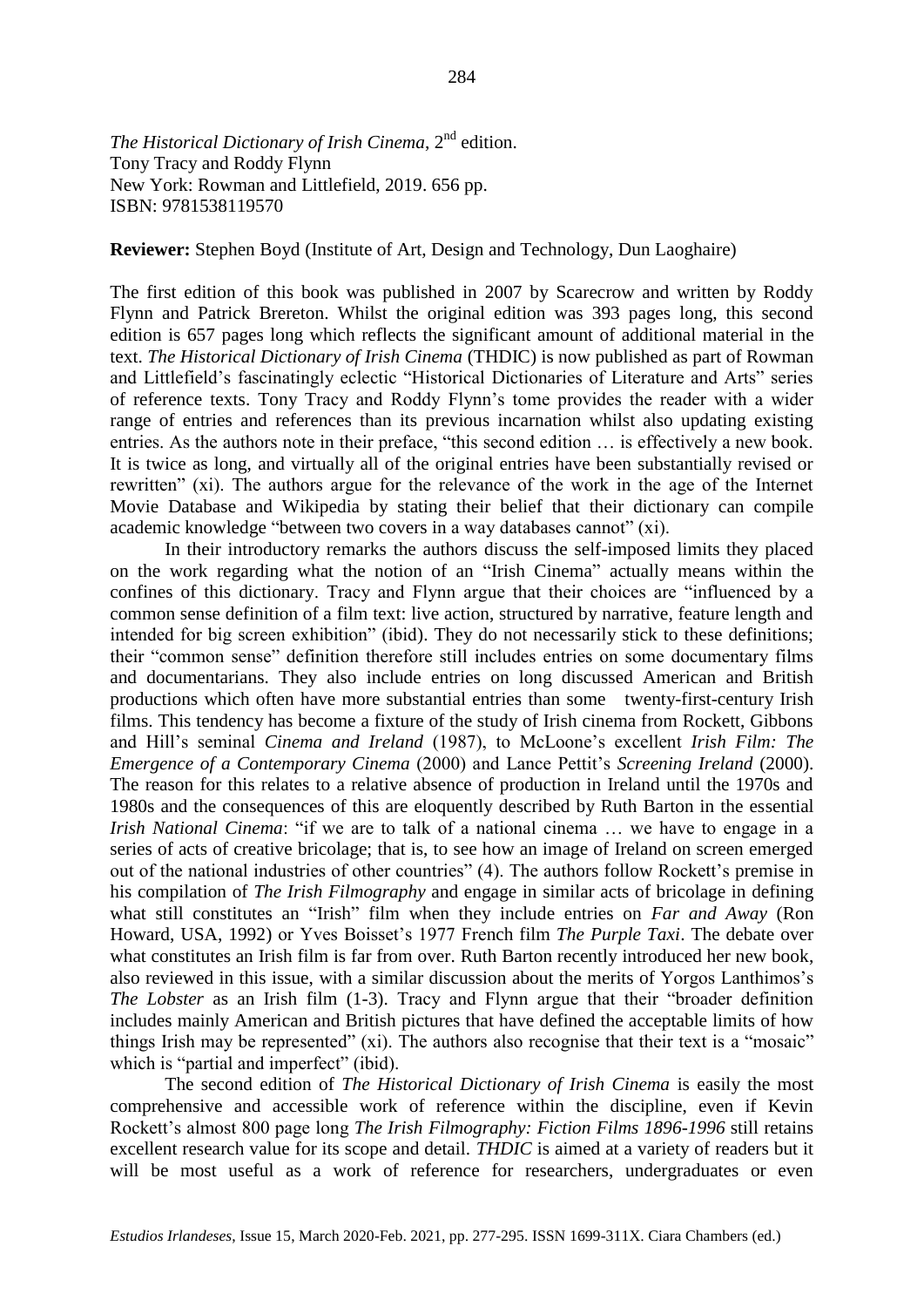postgraduates approaching the subject for the first time. Apart from the dictionary section, the features of the book include an introductory essay (which will serve as a great introduction to the field for undergraduates), a chronology of relevant events, and a wide ranging bibliography that provides information on many publications within the field. The dictionary entries are broad and varied serving as introductory overviews and including sections on major actors, production and distribution companies, film festivals, cinemas, and filmmaking initiatives and legislation. This edition includes updated and new sections on contemporary filmmakers such as Lenny Abrahamson and John Carney, actors such as Michael Fassbender, Orla Brady, Amy Huberman and Saoirse Ronan, and more recent films such as *Zonad* (John Carney, 2009), *A Date For Mad Mary* (Darren Thornton, 2016), and *Handsome Devil* (John Butler, 2017). An expanded section has also been provided to the burgeoning Irish animation sector and the international successes of the production companies Brown Bag and Cartoon Saloon. The book is particularly useful when discussing areas relating to industrial legislation, filmmaking initiatives, and Irish and European policy with regard to film production. This is reflected in highly informed entries on Filmbase, the Irish Film Board (now *Screen Ireland*), the Irish Film Institute, and industrial policy such as the Creative Capital report and Creative Europe. Tracy and Flynn also offer brief critical appraisals of many of the film entries

Some interesting people and films have been left out of the book or are not provided with a dedicated entry. For example, although her film *Hush a Bye Baby* is present, one of Ireland's most important feminist filmmakers, Margo Harkin, is not provided with a dedicated entry although she was deemed worthy of a section in the Wallflower *Guide to Contemporary British and Irish Film Directors* (2001). Whilst it is true that much of Harkin's work was in television documentary, this is no less true of filmmaker Alan Gilsenan who is provided with a 2 ½ page entry in the book. Margo Harkin was also a producer on Joel Conroy's exhilarating narrative driven and highly cinematic surf documentary *Waveriders* (2008) which does not have an entry in the book. *Waveriders* was supported by the Irish Film Board and N.I. Screen and is amongst the most successful Irish cinema releases over the last 20 years (Boyd, 2014, 2018).

*THDIC* is highly comprehensive but the willingness by the authors to broaden the subject matter to provide entries to films such as *Braveheart* (Mel Gibson, 1995)*, Captain Lightfoot* (Douglas Sirk, 1955)*,* or *Barry Lyndon* (Stanley Kubrick, 1975) may have resulted in slightly less focus on contemporary Irish films. As Michael Patrick Gillespie argues this kind of focus may ultimately contribute to the myth of a "unitary" Irish cinema (xi -xii) rather than offering a tangible analysis of something culturally "Irish". As a result some contemporary films go unmentioned or are not provided with a full entry, for example, *The Honeymooners* (Karl Golden, 2003), *Get Up and Go* (Brendan Grant, 2014), *The Truth Commissioner* (Declan Recks, 2016)*, The Lodgers* (Brian O'Malley, 2017), *The Hardy Bucks Movie* (Mike Cockayne, 2013)*, Sing Street* (John Carney, 2016)*,* and Yann Delague's Troubles film *'71* (UK, 2014). Also absent is the cult curiosity martial arts film *Fatal Deviation* (Simon Linscheid, 1998) which is clearly a cinematic film even if it never gained a theatrical release. It could be asked why other British or American films are not included, for example, *The Devils Own* (Alan J. Pakula, 1997) or *Fifty Dead Men Walking* (Kari Skogland, 2008), or why a film such as *Young Cassidy* (John Ford, Jack Cardiff, 1965) should not have its own entry. Irish produced films could now sustain a dictionary such as this regardless of their perceived quality or value.

The authors include a number of Northern Irish films such as *Good Vibrations* (Barros D'Sa, Leyburn, 2013) as part of their "Irish Cinema" without providing a critical context as to how or why or how these films should be regarded as "Irish" or how differently they may be regarded by audiences in both territories. Brian McIlroy noted the importance of these critical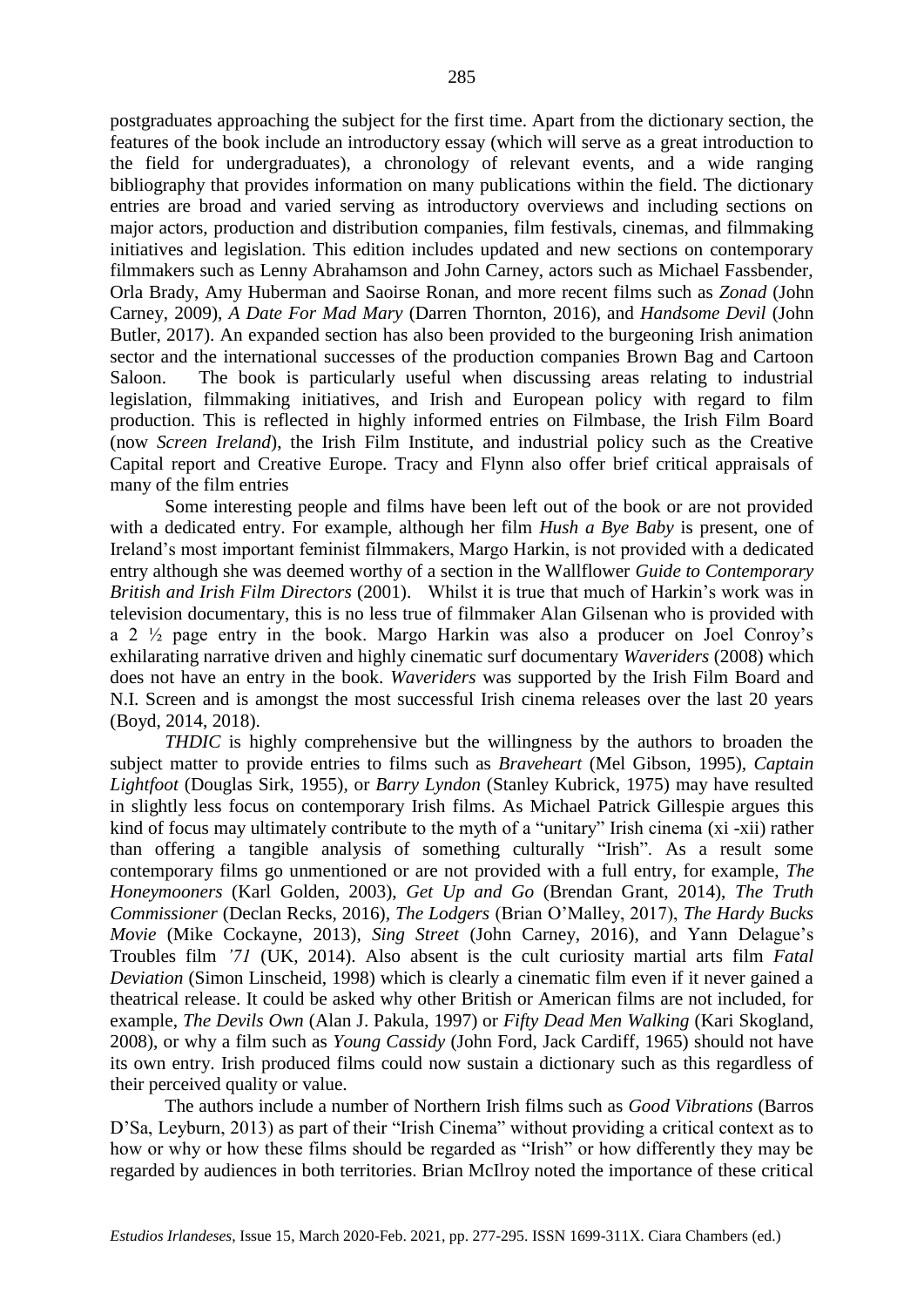contexts almost twenty years ago when he discussed how Northern Ireland's identity is often forgotten within definitions of Irish cinema (17-41). There is an entry on NI Screen but no clarifying entry on Northern Ireland and its relationship with the cinema. Again, it is unclear why some Northern Irish films have been selected over others.

This book is steeped in the collected knowledge of academic works in the field. One of the curious aspects of Irish cinema is the disparity between the relatively small cinematic output of the nation and how comprehensively the field has been studied. Tracy and Flynn's dictionary reflects this comprehensive work and comprises the accumulated research of academics such as Kevin Rockett, Ruth Barton, Luke Gibbons, Harvey O'Brien, and Diog O'Connell, amongst others.

The knowledge presented here, as well as by Ruth Barton in her recent book, is so complete that it could almost be regarded as an intellectual endpoint to the study of the current phase of Irish cinema. As the authors note in their introduction, Irish cinema has become transnational in form (9-12). The era of an Irish National Cinema that involved a nation communicating with itself through the popular form of cinema has passed, if it ever truly existed. Much of what we think of as Irish cinema has become part of global and transnational systems of production. This calls attention to the field of study itself. There are unexplored areas within Irish film studies and these must now be developed in order to progress the discipline.

*The Historical Dictionary of Irish Cinema* is an excellent contribution to the field by two of the most active scholars in the area of Irish film and media studies. As Barton points out in *Irish Cinema in the Twenty-first Century* (20), Tony Tracy and Roddy Flynn's annual "Year in Review" of Irish cinema in *Estudios Irlandeses* is one of the few places in which contemporary Irish cinema is still critically catalogued and it is an important resource within the field. This knowledge and experience has allowed the authors to produce one of the most informed and authoritative reference texts on the subject. This book significantly improves on its predecessor and it will enrich the study of Irish cinema whilst benefiting anyone with an even casual interest in the field.

#### **Works Cited**

- Allen, Yoram, Del Cullen and Hannah Patterson. *The Wallflower Critical Guide to Contemporary British and Irish Film Directors*. London: Wallflower Press, 2001.
- Barton, Ruth. *Irish National Cinema*. London: Routledge, 2004.
- ———. *Irish Cinema in the Twenty-First Century.* Manchester: Manchester University Press, 2019.
- Boyd, Stephen. "Surfing a Postnationlist Wave: The Role of Surfing in Irish Popular Culture". *Ireland and Popular Culture.* Ed. Sylvie Mykowski. London, Peter Lang, 2014. 211- 226.
- Boyd, Stephen. "No Boarders: Postnational identity and the Surfing Subculture in Ireland". Eds. Paddy Dolan and John Connolly. *Sport and National Identities: Globalisation and Conflict.* London: Routledge, 2018. 113-128.
- Gillespie, Michael Patrick. *The Myth of an Irish Cinema: Approaching Irish Themed Films.*  New York: Syracuse University Press, 2008.
- McLoone, Martin. *Irish Film: The Emergence of a Contemporary Cinema.* London: British Film Institute, 2000.
- Petitt, Lance. *Screening Ireland: Film and Television Representation.* Manchester: Manchester University Press, 2000.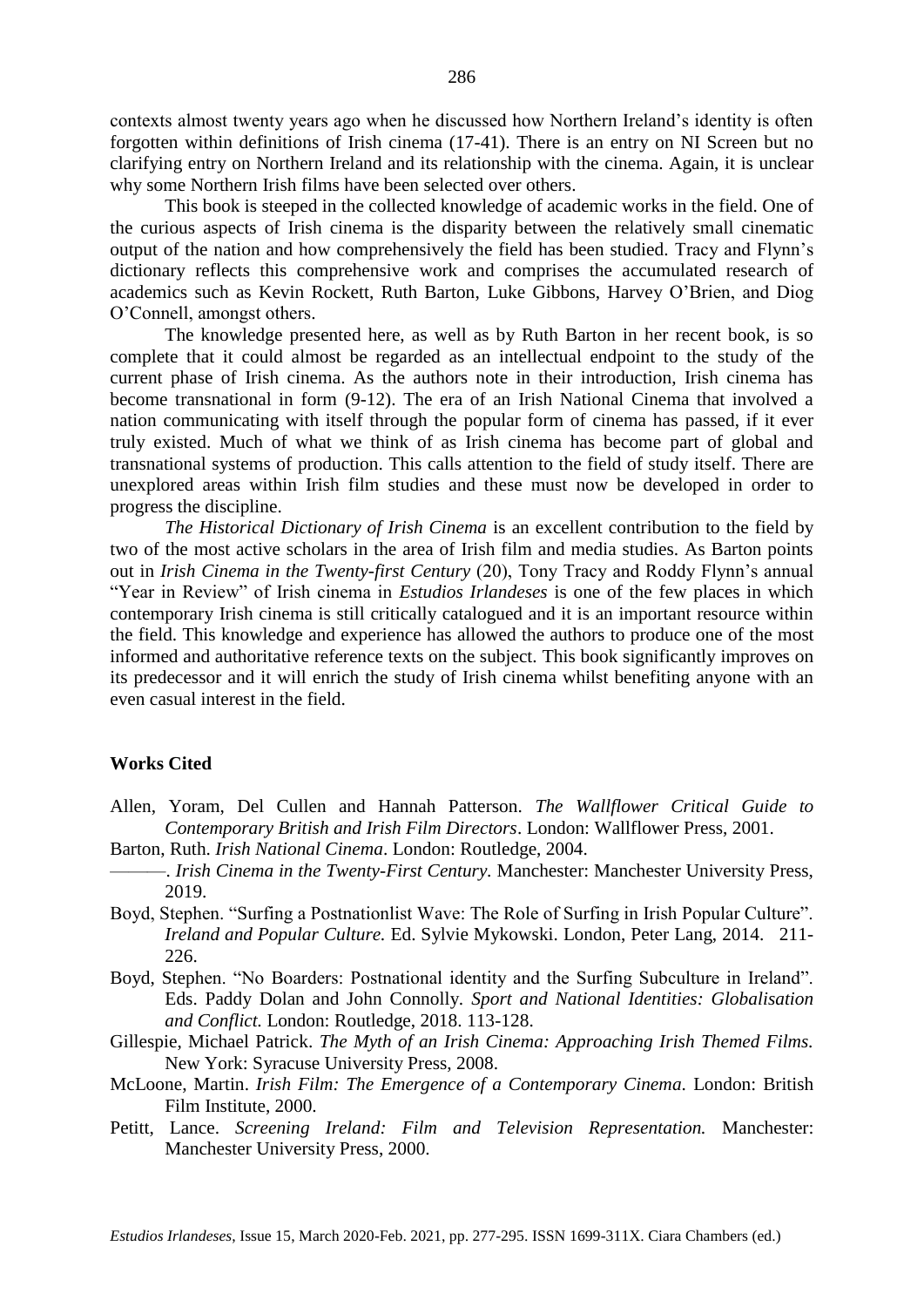Rockett, Kevin, Luke Gibbons and John Hill. *Cinema and Ireland*. London and New York: Routledge, 1987.

Rockett, Kevin. *The Irish Filmography: Fiction Films 1896-1996*. Dublin: Red Mountain Media, 1996.

**Stephen Boyd** is a Lecturer in Film and Digital Media studies at the Institute of Art, Design and Technology (IADT), Dun Laoghaire. He is also a film critic and commentator for Arena on RTÉ Radio 1 and has taught education courses at the Irish Film Institute. His research focuses on the use of film, cinema and digital media in the Irish surfing subculture.

stephen.boyd@iadt.ie

*A Post-Nationalist History of Television in Ireland*. Edward Brennan New York: Springer, 2019. 235 pp. ISBN: 978-3-319-96859-9

**Reviewer:** Stephen Goulding (Ulster University)

That mass media played a formative role in the development of nations is held as a wellestablished, if not self-evident, premise by scholars of both media history and nationalism studies alike. Underpinning core works in these fields is the contention that, as modernity progressed, the enhanced capacity of mass media to reach increasingly larger audiences aided the fostering of a collective sense of belonging amidst a dispersed populace. As such, the literature credits mass media as a unifying conduit for states: a means through which a cohesive, national collective could be constructed and maintained. Benedict Anderson (1983), for instance, held the printing press to be a key tool in the process of nation formation: a communicative framework through which imagined communities could sustain a sense of belonging and connectedness. Put simply, in the literature, mass media are touted as nation builders. Works of media history are seemingly beholden to this focus on the nexus between nationhood and media, insofar as they typically take the national as their unit of analysis.

However, adopting these "nation-blinkers", poses some limitations on a holistic consideration of a broadcast medium like television which, from its relatively early incarnations, could reach transnational audiences. Moreover, television began to take hold in an era characterised by increasing technologization and social progression, often in response to international social or economic trends. Yet, histories of broadcasting media have perpetuated an academic ethnocentrism and often treat the "nation" and the "national audiences" as synonymous. Moreover, they tend to prioritise institutional centres of power over sources less central to the broadcasting process. In doing so, they omit insights from one key perspective: that of the masses who engaged with radio and television in their nascency. Institutional tales and gossip have, thus far, been prized over the lay-perspective as academic sources. In this regard, the history of television in Ireland is no exception: so argues Edward Brennan in his latest book, *A Post-Nationalist History of Television in Ireland* (2019, Springer). Brennan, a lecturer in Media at the newly fledged Technological University of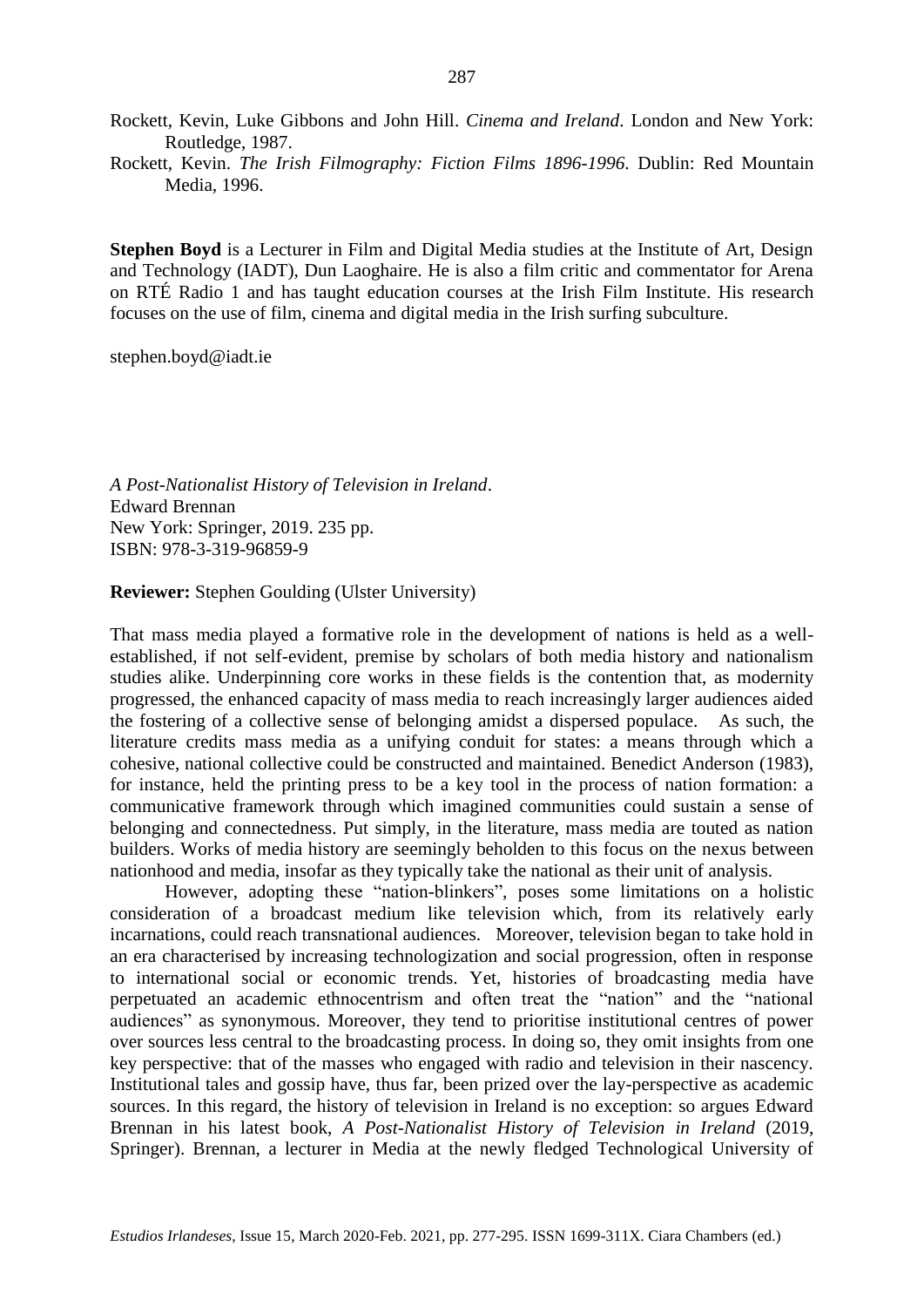Dublin, sets out to address this inadvertent nationalism of Irish media history, unwittingly reproduced by academics and institutions.

Departing from the contention that the history of television in Ireland  $-$  as it is documented in the current body of literature – is largely the history of Radió Telifís Eireann's (RTÉ) (the semi-state broadcaster) embracement of the medium, Brennan challenges the institutional history that has been informed by sources "from above" or "from the side". This orthodox history tells a narrative of emancipation and of social change. It follows well established, international tropes (Curran 2009) with subtle Irish nuances: A new medium ushered in a new epoch; the old Ireland gave way to a fledging, modern nation; the conservative, Catholic bedrock of the Irish psyche slowly began to dissipate, as a nation mired in a sociocultural torpor collectively broadened its social horizons through the new medium. A new national identity emerged in opposition to the vilified, old-Ireland, embodied respectively by the paragons of de Valera and Lemass. History, thus far, has positioned RTÉ at the epicentre of this social upheaval.

For Brennan, however, drawing on sources "from above" or "from the side" cannot adequately account for the medium in its entirety. Aspects such as Irish people's early perceptions of television, their reactions to its arrival, or the changes in behaviour undertaken by them in order to integrate television into the social fabric of mid  $20<sup>th</sup>$  century Ireland are not prioritised in top-down histories. The grassroots, constituent social changes which enabled television to become "the new normal" are elided in such institutional narratives. Additionally, these accounts often ignore, or afford a peripheral focus to, engagements with pre-RTÉ television, such as the early broadcasts from the BBC or UTV accessible only to those in certain parts of the nation. Orthodox histories prioritise discussions of the social impact of indigenous content (chiefly the *Late Late Show*), yet neglect the multitude of internationally produced spectacles like *The Fugitive* which Irish audiences tuned into with devout intrigue*.* Moreover, their constriction to national parameters eschews a thorough consideration of Ireland as a nation which found itself at the behest of two, powerful spheres of influence in the global world of television: the USA and the UK. Both nations exerted, albeit indirectly, some influence over the form and fruition of Irish television and broadcasting in general. Irish television not only inherited past-its-best content from both nations, but also aspects of both nation's commercial and public-service broadcasting models. These are inheritances which informed, influenced and, ultimately, shaped Irish people's perceptions of television: observations and nuances which have remained unaddressed by academic literature thus far.

To address this gap in the literature, Brennan proposes a method hereto disregarded by scholars of Irish media history: life-story interviews. Such interviews aim to elicit personal narratives from interviewees. They aim to "generate an account of a person's past where television is a feature, but not the exclusive focus" (60). Brennan's approach relies on a conceptualisation of memory as a malleable and subjective entity, influenced by social position and culture. It conceives of recollection, not as reliable reproductions of the past, but as a part of personal identification: that is to say, "people announce their pasts in a manner that preserves their identity and that is likely to maintain or improve their social standing" (47). These recollections are imbued with shared values and subject to social power. As such they provide useful data for uncovering the social currents which governed early interactions with the medium, which are veiled from institutional approaches. Brennan's "from below" approach provides key insights into how early access to (and interactions with) television were influenced by variables such as gender, class and education. It elucidates the shifting social attitudes toward a medium initially hailed as a hallmark of modernity, but quickly became tarnished by stigma and class snobbery. In essence, Brennan provides a new layer of consideration for the study of television in Ireland and reveals what were hitherto beneath the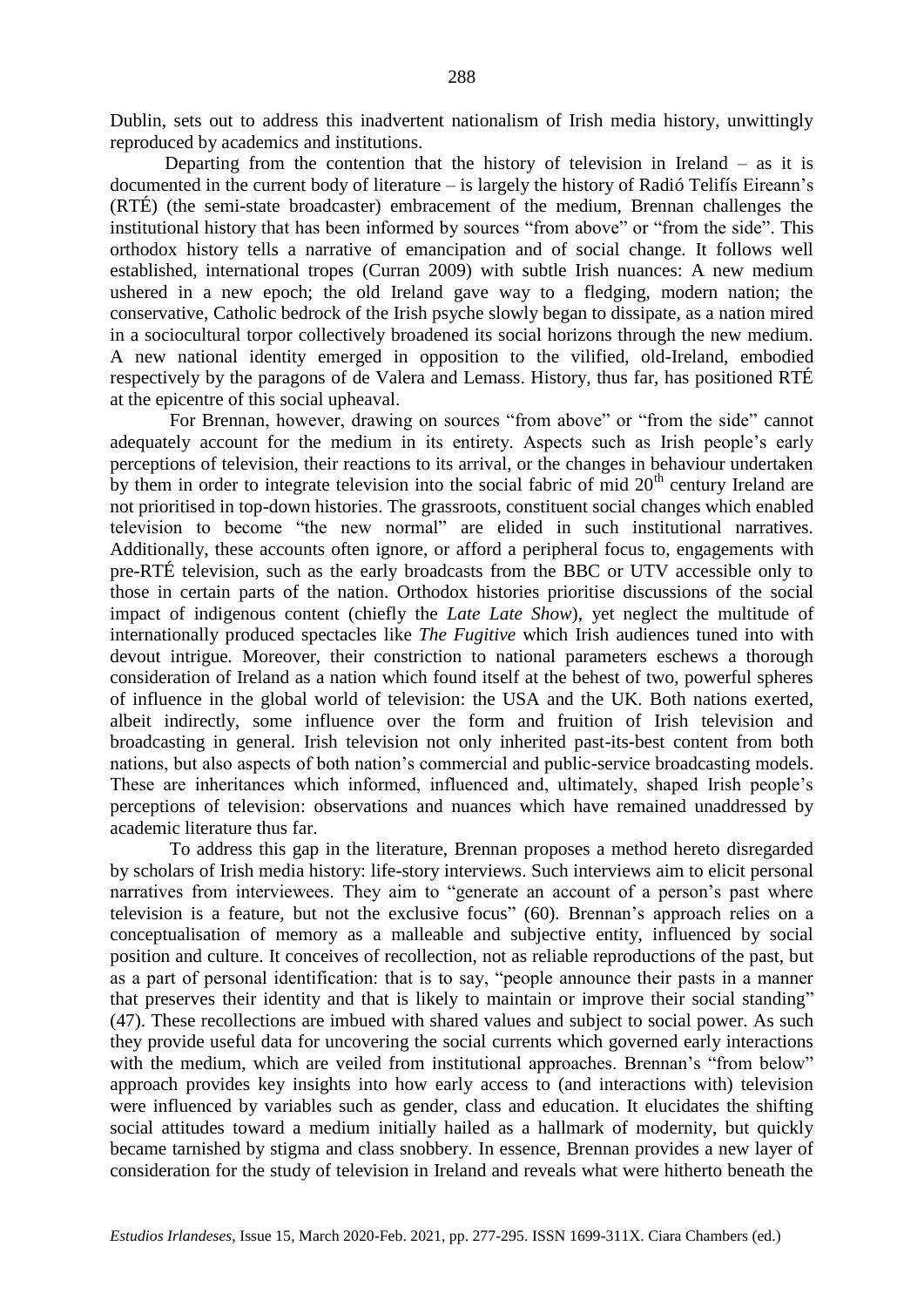surface social aspects of the medium, through recollections which might otherwise have been lost to the ravages of time. In doing so he challenges the orthodox, technologically deterministic account of social change in Ireland.

Brennan's early chapters outline the dominant, institutionally oriented narrative of Irish television and provide a theoretical framework for the use of memories and recollection to address the pitfalls associated with it. He then draws from newspaper representations to gauge the Irish public's early perceptions of the medium, which largely reflected a global *hopes and fears* discourse. Subsequent chapters draw on interview data to examine Irish people's recollections of television uses and imported content; or concentrate on television's role in the transformation of social space and time in the mid- $20<sup>th</sup>$  century Irish home and the medium's dynamic relationship to social class. The book concludes with reflections on insights uncovered over its course and the expedience of its methodology in adding to existing media histories literature.

And therein lies its greatest contribution to research, its capacity to address the shortcomings of current media history in Ireland – its institutional biases and inadvertent nationalism. This ability is succinctly exhibited in the book's penultimate chapter, in which Brennan questions the significance of the often-cited 'Bishop and the Nightie' incident of 1966. The incident – in which an audience member of the *Late Late Show* purportedly caused public consternation after joking that she had not worn a nightdress on the night of her wedding, causing a catholic Bishop's condemnation to make front-page news the following  $day - is held in the literature to be a microcosm of a much wider social agonism: a defining$ moment in Ireland's embracement of television and modernity. However, life story interviews conducted by Brennan revealed the incident to be of peripheral importance, at most, to interviewees; exposing the mythical status afforded to the incident by institutions and the academy. This book's argument provides ample food-for-thought and warrants a reconsideration of the widely disseminated, RTÉ-centric account of television (and social change) in Ireland. Whilst it must be conceded that there are limitations regarding generalisations of findings (the author himself concedes that these findings are "based on limited data" (157), Brennan's research has begun to enlighten levels of the history of television in Ireland that were hereto neglected. His findings point toward the need for further research in this area and the necessity to capitalise on what is a diminishing academic resource: the memories and recollections of the medium's early enthusiasts and interactants.

*A Post Nationalist History of Television in Ireland* makes a valuable addition to current research and enhances our understanding of the relationship between television, the global and social change in an Irish context. While the volume could be of obvious benefit to academics in media studies, history and sociology to name but a few, Brennan's discussion may also prove of interest to those with a general interest in social change in Ireland or the impact of television on Irish society.

## **Works Cited**

- Anderson, Benedict. *Imagined Communities. Reflections on the Origin and Spread of Nationalism*. London: Verso, 1983.
- Curran, James. "Narratives of Media History Revisited". *Narrating Media History*. Ed. Michael Bailey. Routledge: London, 2012. 25-45.

**Stephen Goulding** is a Department for the Economy International funded PhD Researcher at the School of Communication and Media, Ulster University, and a member of the Centre for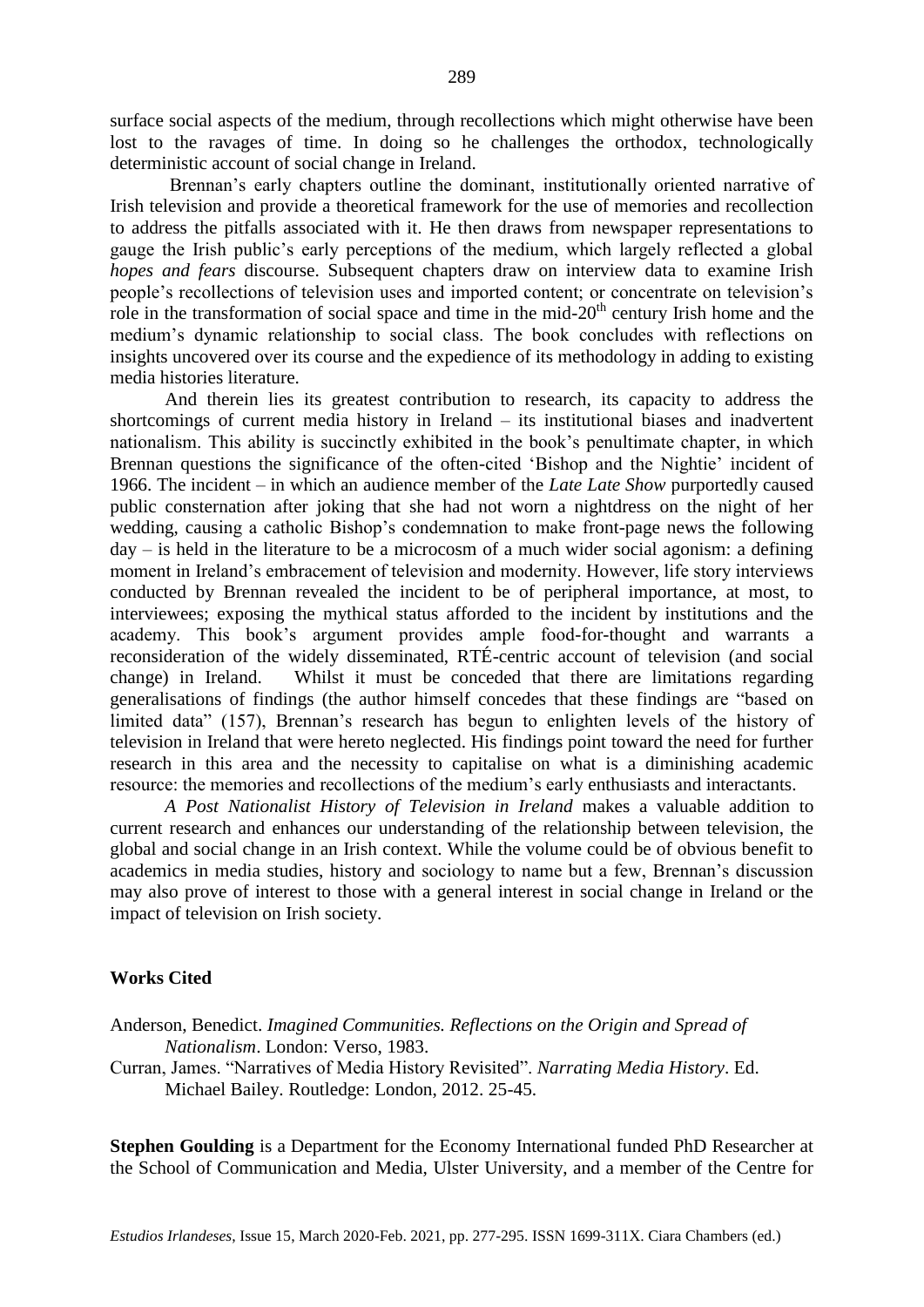Media Research. He holds a BA (Hons) in English Literature and Philosophy from University College, Cork (NUI) and an MA in Speech & Language from Queen's University, Belfast.

goulding-s@ulster.ac.uk

*Media Law in Ireland*, 2<sup>nd</sup> edition. Eoin Carolan and Ailbhe O'Neill. London: Bloomsbury Professional, 2018. 688 pp. ISBN: 9781784518004.

**Reviewer:** Maria O'Brien (Dublin City University)

The legal concepts pertaining to the production, distribution and consumption of media are of significance given the important role of the media in a democratic society. Recently, public debates on such issues as blasphemy, the funding of public service media, and regulation of political advertising illustrate the significance of these media law issues to wider society. This is a fast-developing and ever-changing area of law, and thus the second edition of this book is welcome. Neither law nor the media operate in a political or social vacuum but draw on issues ranging from constitutional law, politics, and the philosophy of the nature and operation of a democracy.

The second edition of *Media Law in Ireland* by Eoin Carolan and Ailbhe O'Neill is a practically focused text aimed at legal practitioners, students, and academics. Primarily, it explicitly and deliberately focuses on what is traditionally known as the Fourth Estate; that is, the more traditional forms of broadcast and journalistic media. The pragmatic decision not to extensively cover law as it applies to new media is, according to Carolan and O'Neill, justified by the speed of developments in this area.

The authors emphasise the balancing act between the protection of free speech, the freedom of the press, and the role of the state towards the operation of the media. *Media Law in Ireland* approaches the subject matter in a comprehensive fashion, offering an in-depth, insightful analysis of the legal issues pertaining to media law from an Irish and EU perspective (and international where relevant). Significantly, it combines this analysis with an overarching conceptualisation of the fundamental theoretical concepts shaping our understanding of media law. This is illustrated by the thematic nature of the book, which, usefully insists on foregrounding the significance of media to democracy and society.

The authors' insightful approach to the wider social and political significance of the legal issues relating to media is illustrated by the framing of the law in this area around the fundamental issues of theories of freedom of expression as covered in Chapters 1 and 2. The provision of this theoretical lens through which legal issues around media are explored underpins the subsequent chapters. Further into the book, the framing of the intersection of media and politics in Chapter 4 and the media and courts in Chapter 5 illustrate the holistic nature of this approach. These chapters provide a foundation beyond normative legal concepts to interrogate the development of defamation law, privacy and regulation of the press and broadcasting, covered in Chapters 6, 7, 8 and 9 respectively. Throughout, the development of legal jurisprudence from an Irish, UK and European perspective is placed in a well-illustrated, wider social and political context.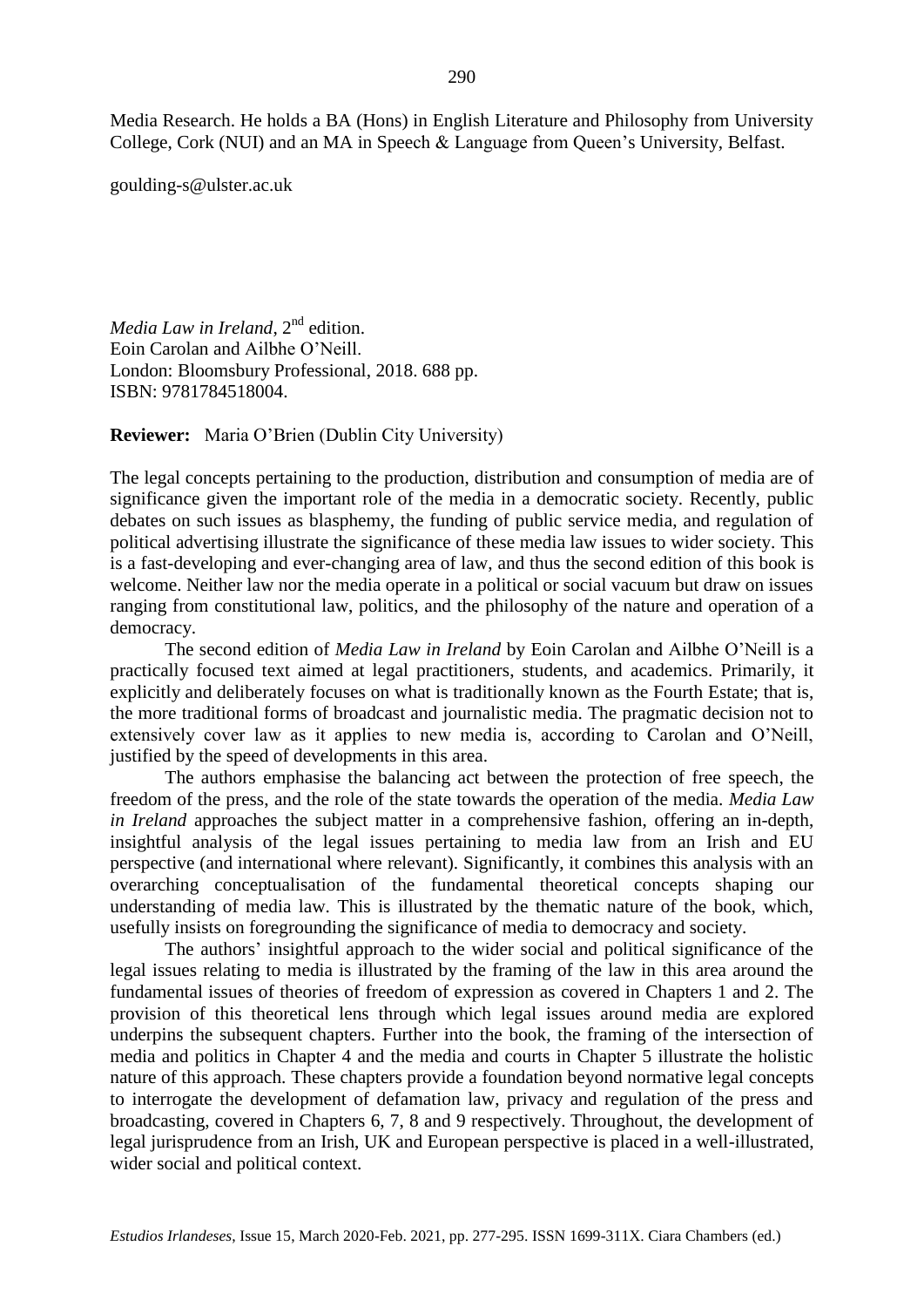The legal requirements governing political advertising offers a contemporary illustration of the present-day relevance of media law issues. For example, the (problematic) announcement by Twitter on 20 October 2019 that they will not accept political advertising<sup>1</sup> raises questions around the legislation in Ireland banning political advertising on broadcasting (a ban that does not extend to print or internet). The ban, contained in s 41(3) of the Broadcasting Act 2009, provides that "a broadcaster shall not broadcast an advertisement which is directed towards a political end". As Carolan and O'Neill state, apropos of the disquiet in Ireland over the use of social media as a campaigning tool during the referendum to remove the 8th Amendment (i.e., relating to the constitutional ban on abortion) from the Irish Constitution, "whether such self-regulatory measures are appropriate or sufficient" is "questionable in an era in which news and current affairs consumption is increasingly realised through social media and other online sources" (147). The exploration of the significance of the decisions of the European Court of Human Rights (ECHR) under Article 10 of the European Convention on Human Rights (ECtHR) **(**such as *Tierfabriken I* and *II* and *TV Vest*) 2 illustrates both the breadth of knowledge of the authors of Irish and EU law but also the international nature of legal developments in this area and the political significance of such decisions.

As indicated above, the authors explicitly state that they do not cover legal issues around new media forms, holding that while the "ever-shifting nature of the media environment" (preface v) means that the range of potential legal issues expands to include a multitude of other areas, their focus is upon the law as it impacts on media in the more traditional sense. Nevertheless, the authors correctly eschew technological determinism in their application of the law to newer forms of media where appropriate. For example, Chapter 6 on the law pertaining to defamation refers to online issues where appropriate throughout the chapter, while also addressing the distinct characteristics of defamation online. It is not a criticism of this book to express a hope that the authors will, in future editions, expressly apply their insightful approach to media law to new forms of media. Rather, it is an acknowledgement of their extensive knowledge and comprehensive understanding of the complexity of the multiple legal and regulatory issues arising out of engagement with forms of media from the perspective of the creator and consumer.

*Media Law in Ireland* at times echoes the emerging approach in legal scholarship of law and political economy (LPE), given its recognition of the relevance of power structures (most particularly in concepts of broadcasting regulation and media ownership). LPE "focuses on how relations of power are legally and politically configured and reconfigured over time and in distinct periods, and how in turn this conditions the development of the economy" (Wilkinson and Lokdam 2). The coverage of media ownership in Chapter 10, which references the *Media Pluralism Monitor* 2017 carried out by Roddy Flynn is a particularly interesting example of the potential intersection of law and political economy as it pertains to the discourse around forms of media.

This book is a welcome addition to the field of media law books, complementing Cox and McCullough's *Defamation: Law and Practice* from 2014, and the recently published UKfocused *Media & Entertainment Law* by Ursula Smartt (4th edition, 2020) for example. This is an invaluable resource for practitioners and academics, but should also be referenced by those with interest in political economy of communications or media industries regulation. While the text is aimed at legal practitioners and law students, it is also an example of the potential richness of interdisciplinary approach between law and political economy.

The regulatory and political decisions which shape law-making towards the media are not made in an economic or social vacuum but are part of wider society. Analysis of our media needs grounding in legislative and regulatory concepts to further understanding of the wider context within which all forms of media are produced, disseminated and consumed.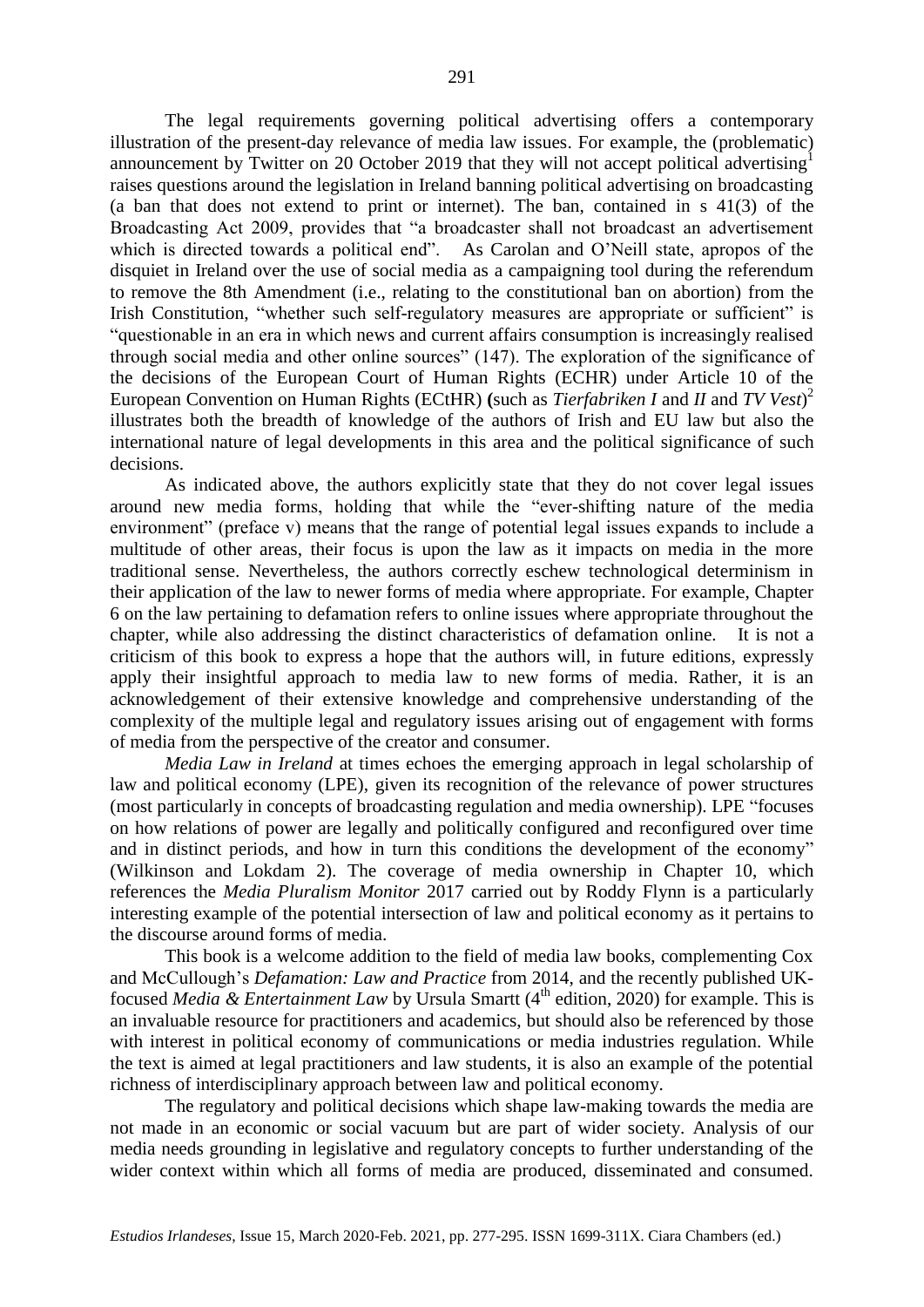The insightful analysis of media law issues contained in *Media Law in Ireland* reflects the importance of mediated forms of communication to our daily lives.

#### **Notes**

<sup>1</sup> As announced by Twitter CEO @jack on twitter on 30 October 2019 [https://twitter.com/jack/status/1189634360472829952.](https://twitter.com/jack/status/1189634360472829952)

<sup>2</sup> *VgT Verein Gegen Tierfabriken v Switzerland* (2002) 34 EHRR 4; *VgT Verein gegen Tierfabriken v Switzerland (No 2)* (Application No 32772/02), Grand Chamber, 30 June 2009; *TV Vest As & Rogaland Pensjonistparti v Norway* (2009) 48 EHRR 51.

### **Works Cited**

- Cox, Neville and Eoin McCullough. *Defamation: Law & Practice*. Dublin: Clarus Press, 2014.
- Flynn, Roddy. *Monitoring Media Pluralism in Europe: Application of the Media Pluralism Monitor 2017 in the European Union, FYROM, Serbia & Turkey. Country Report: Ireland.* ("Media Pluralism Monitor 2017").
- Smartt, Ursula. *Media & Entertainment Law*. 4<sup>th</sup> Edition. London: Routledge, 2020.
- Wilkinson, Michael and Hjalte Lokdam. *Law and Political Economy*. LSE Law, Society and Economy Working Papers 7/2018. London School of Economics and Political Science, Law Department.

**Maria O'Brien** has recently completed her PhD in the School of Communications in Dublin City University. Her PhD thesis is entitled *A Political Economy of State Aid for the Audiovisual Industries in Ireland: A Cultural Policy Research Perspective on Section 481*. Her research interests include the intersection of law and political economy within the cultural and creative industries, with a focus on media industry research from both a national and European perspective.

[maria.obrien227@mail.dcu.ie](mailto:maria.obrien227@mail.dcu.ie)

*Gaelic Games on Film: From Silent Film to Hollywood Hurling, Horror and the Emergence of Irish Cinema.* Seán Crosson. Cork: Cork University Press, 2018. 242 pp. ISBN: 9781782052470

**Reviewer:** Denis Condon (Maynooth University)

The appearance of Seán Crosson's *Gaelic Games on Film* prompts the contradictory reactions that it seems like an event both long overdue and improbable. On the one hand, it seems incredible that it has taken until cinema's  $125<sup>th</sup>$  year for a book to appear devoted to the relationship of the twentieth century's dominant medium to the sports promoted by Ireland's key indigenous sporting organization, the Gaelic Athletic Association (GAA). On the other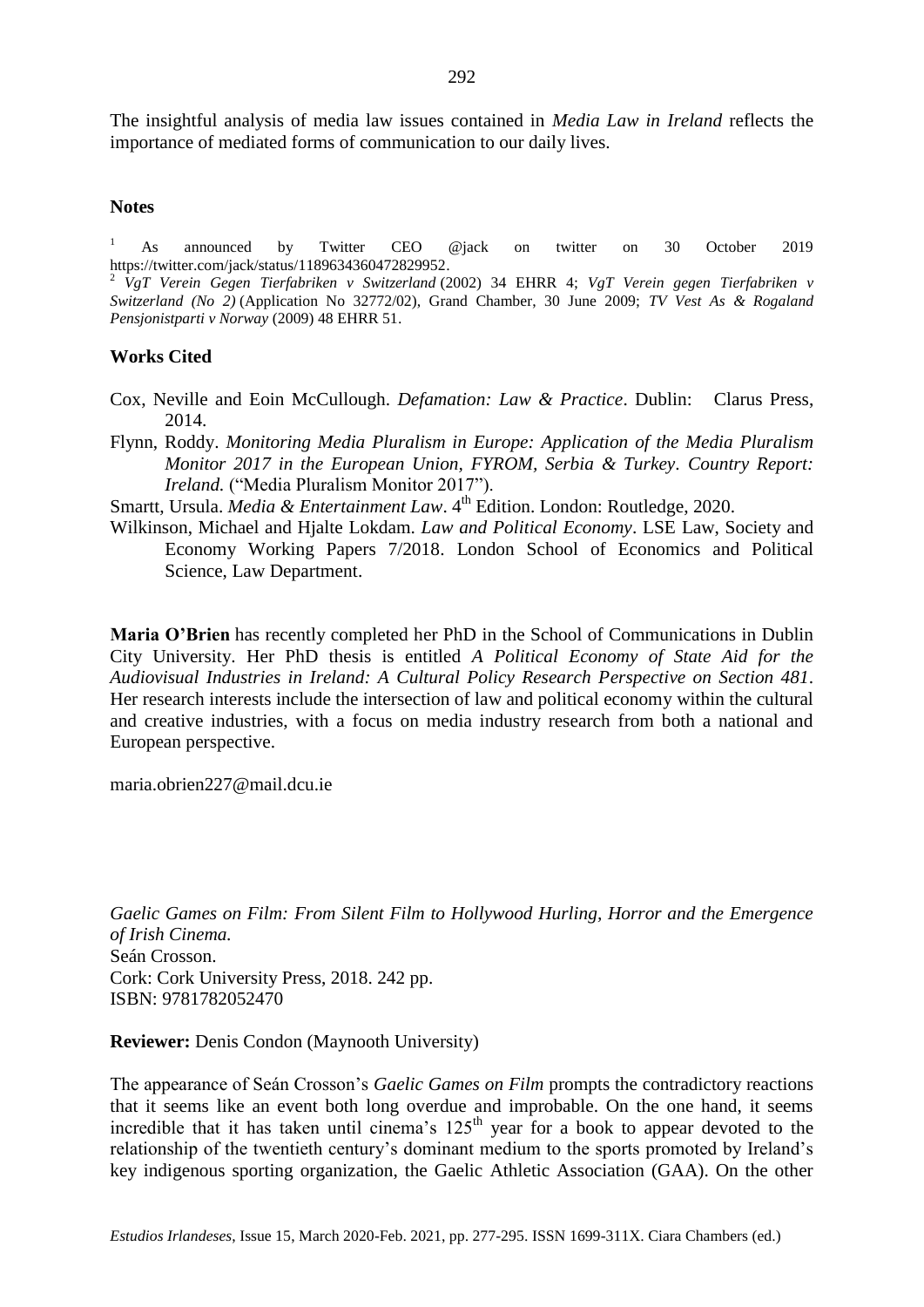hand, one might wonder if enough material exists for such a book, given the dearth of indigenous film production for much of the twentieth century and the GAA centrality to a cultural nationalist project that was very often isolationist and hostile to imported popular culture that the cinema frequently epitomized. Crosson's meticulous and carefully argued book convincingly addresses that second reaction by demonstrating that Gaelic games and cinema crossed paths in several different ways in the course of the century and more that the book covers. The fact that those encounters were only rarely in fictional features films requires Crosson to employ a mobile form of analysis that is attentive to quite different encounters between cinema and Gaelic games at different times.

In part a book on the topic has awaited a scholar with Crosson's particular skills in film studies and sports studies. Over the past decade, he has written not only several directly relevant scholarly articles on Irish sports films and screening notes for the Irish Film Institute's *GAA Gold* DVD series but also a monograph on sport and film internationally. That previous work is brought to bear coherently and effectively here in what is essentially an alternative history of Irish cinema seen from the perspective of its encounter with native sports. But it is also something more than this. Alongside the forms of analysis with which film studies scholars will be familiar are sports studies modes of inquiry that may be less familiar and that are here evident in discussions of the success of filming techniques in capturing styles of play, famous games and the technique of well-known players.

The book's eight substantive chapters analyze the filmic representation of Gaelic games – Gaelic football, hurling and camogie – from the 1900s to the early twenty-first century. There are, it seems, no substantial representations on film of Gaelic handball or rounders, two of the less frequently played games falling under the GAA's remit. Although the book's subtitle is lengthy, even quite comprehensive, a clarification of what is meant by "film" here may be useful, given the virtual disappearance of film stock as a medium on which moving images are captured. Of course, historically this was not the case, and the book pursues its subject from the earliest known representations of Gaelic games in moving images on film to such recent, digitally shot features as *Dead Meat* (2004). So, although the book encompasses image formats beyond film stock, the word film is important to the book's perspective both because it locates itself firmly as a work of film studies by referencing so much work in the area and because Crosson is careful to point out that the book does not deal with televised coverage of Gaelic games, a subject that he indicates still needs to be fully explored. Indeed, television is mentioned mostly in passing, and is only addressed in any detail in the conclusion's analysis of the broadcasting of *Laochra*, the GAA's spectacular event at Croke Park to commemorate the centenary of the 1916 Rising. While acknowledging that television and online platforms provide the main ways that people now see Gaelic games, Crosson nonetheless argues that television coverage has adopted cinematic modes of representation that can be seen in the newsreels, documentaries and feature films that the book analyzes.

Initially and until television took over the role in the 1960s, the cinema was the place to which spectators went to see highlights from matches presented on screen. Even before the marshalling of Catholic nationalist ideological opposition to cinema generally in the late 1910s, local cinema owners and filmmakers quickly identified the advantages of filming such popular sports meetings. Important matches, particularly the football and hurling finals, became a staple of both indigenous and foreign newsreel companies operating in Ireland, and although the representation by British companies could be problematic, newsreel coverage of Gaelic games was largely positive. And Crosson observes that while the GAA was itself one of the most important cultural nationalist organizations, it facilitated the filming of its games because it recognized the value of cinema in promoting its activities.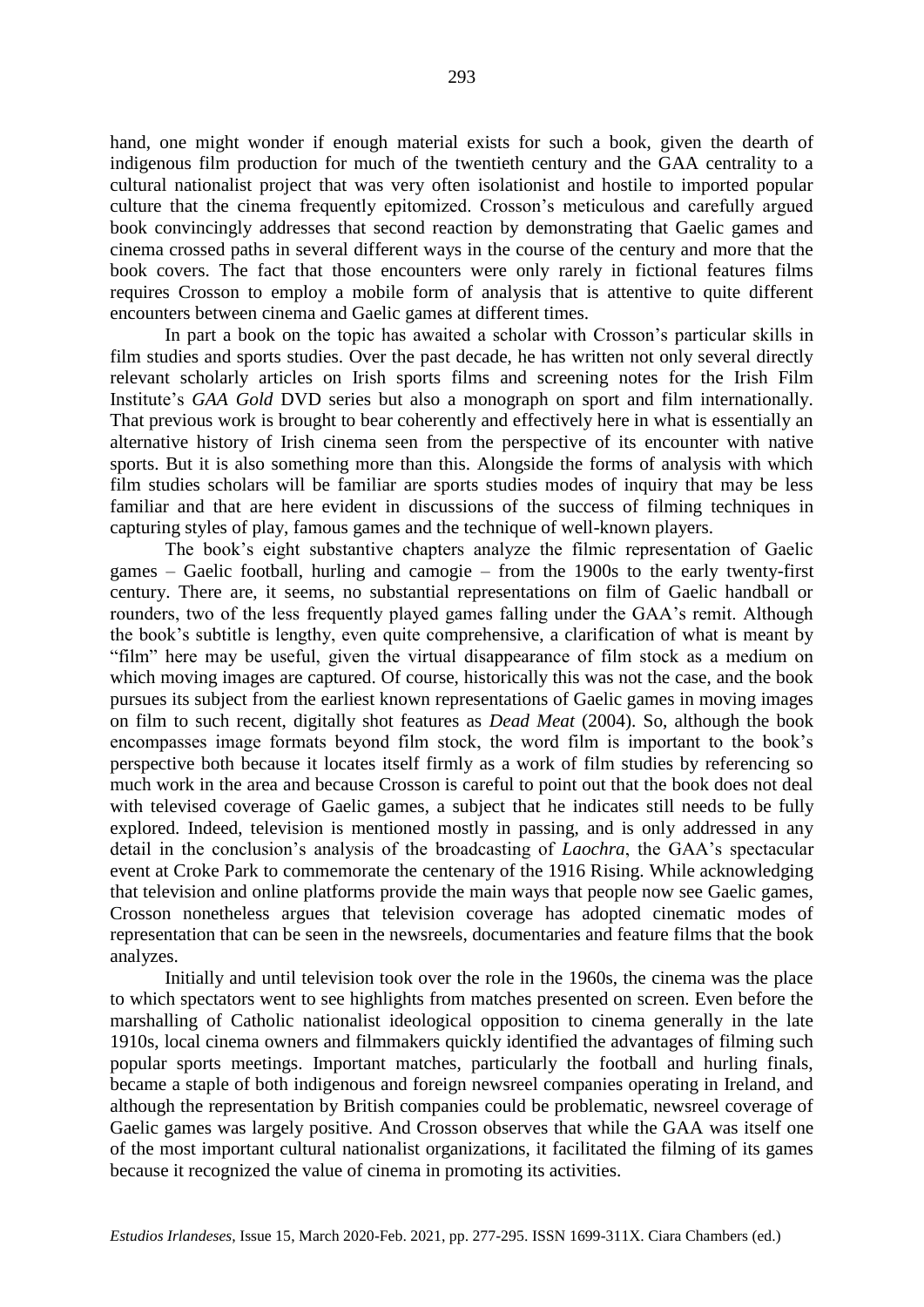The nuances of this somewhat symbiotic relationship are well illustrated in the book's opening chapters "Gaelic Games in Early Cinema" and "Gaelic Games in the Newsreel Era". The relationships become more fraught in the third and fourth chapters, where foreignproduced films of the 1930s-1960s are the focus, before the book returns in the latter four chapters to indigenously produced films made between the late 1940s and the 2000s. By the third chapter "Hollywood Hurling: Representing Gaelic Games in American Cinema, 1930- 60", hurling, far more so than Gaelic football, comes to be the quintessential filmic Gaelic game. This was the case for Irish fiction filmmakers too. The opening early cinema chapter shows that hurling features prominently in the Film Company of Ireland's *Knocknagow* (Fred O'Donovan, 1918), where it was the favourite pastime of the film's hero, Matt the Thrasher. Because so few other fiction films were made by indigenous filmmakers for much of the rest of the twentieth century, representations of hurling in mid-century were by Hollywood filmmakers, including John Ford in *The Rising of the Moon* (1958) and *Young Cassidy* (1965). In an argument that will be familiar from Irish film studies work on Ford, Crosson argues that Ford's representation of hurling as violent is a self-conscious unmasking of Irish stereotypes that are seen in an unself-conscious form in earlier Hollywood films, perhaps most explicitly in the non-fiction short *Hurling* (1936), whose ironic commentary on a hurling match exaggerates the likelihood that players will experience serious injury. Chapter 4 is devoted to 1958 British film *Rooney* (George Pollock), "one of the few films that features a hurlingplaying lead protagonist", albeit that he is played by Liverpool-born John Gregson (90).

While chapters 2-4 treat the variety of representation of Gaelic games offered by foreign filmmakers from the 1920s to the 1960s, the book's final four chapters deal with indigenous representations from the 1940s to the 2000s. Chapters 5 and 6 examine newsreels and other non-fiction films made by the National Film Institute of Ireland (later the Irish Film Institute) and the Irish-language cultural organization Gael Linn. While these chapters show how depictions of Gaelic games were "an important cultural resource in affirming Irish identity and established conceptions of the Irish nation" (139), Chapter 7, "The Critical Turn: Gaelic Games in Film between the 1960s and 1980s", turns to films that scrutinize constructions of Irish identity favoured by the state and other parts of the establishment. In common with much of the work produced by filmmakers involved in the critically engaged Irish cinema that emerged from the 1970s, Crosson shows that Peter Lennon's 1968 documentary *Rocky Road to Dublin* and Fergus Tighe's 50-minute drama *Clash of the Ash*  (1987) perform a postnationalist demythologizing of Gaelic games. Although Chapter 8 "'The Hurley Is the New Chainsaw': Gaelic Games in Contemporary Cinema" also considers Pat Comer's documentary *A Year 'Til Sunday* (1998) and makes brief mention of such wellknown features as *Michael Collins* (Neil Jordan, 1996) and *The Wind that Shakes the Barley* (Ken Loach, 2006), it engages most substantially with the 2004 horror film *Dead Meat* (Conor McMahon). As such, it participates in Irish film studies remarkable reassessment of the horror genre, which many critics formerly dismissed as too trivial to deserve attention. In *Dead Meat*, Crosson convincingly argues, "hurling functions as a protective motif against the onslaught of voracious global capitalism" (172).

The text's insightful reading of films and institutions is accompanied by 41 Illustrations, many of them screengrabs from the films being discussed but others are newspaper advertisements, photographs of figures featured in the text, film posters, reproductions of documents and memorably, a Fianna Fáil election campaign poster featuring Bertie Ahearne. The publisher is to be congratulated for agreeing to the inclusion of so many images in the book, albeit that one or two of them could be reproduced more clearly. Apart from that quibble, the book is handsomely produced in a reasonably priced hardback edition. It will hopefully also appear in a paperback edition soon because although it operates through